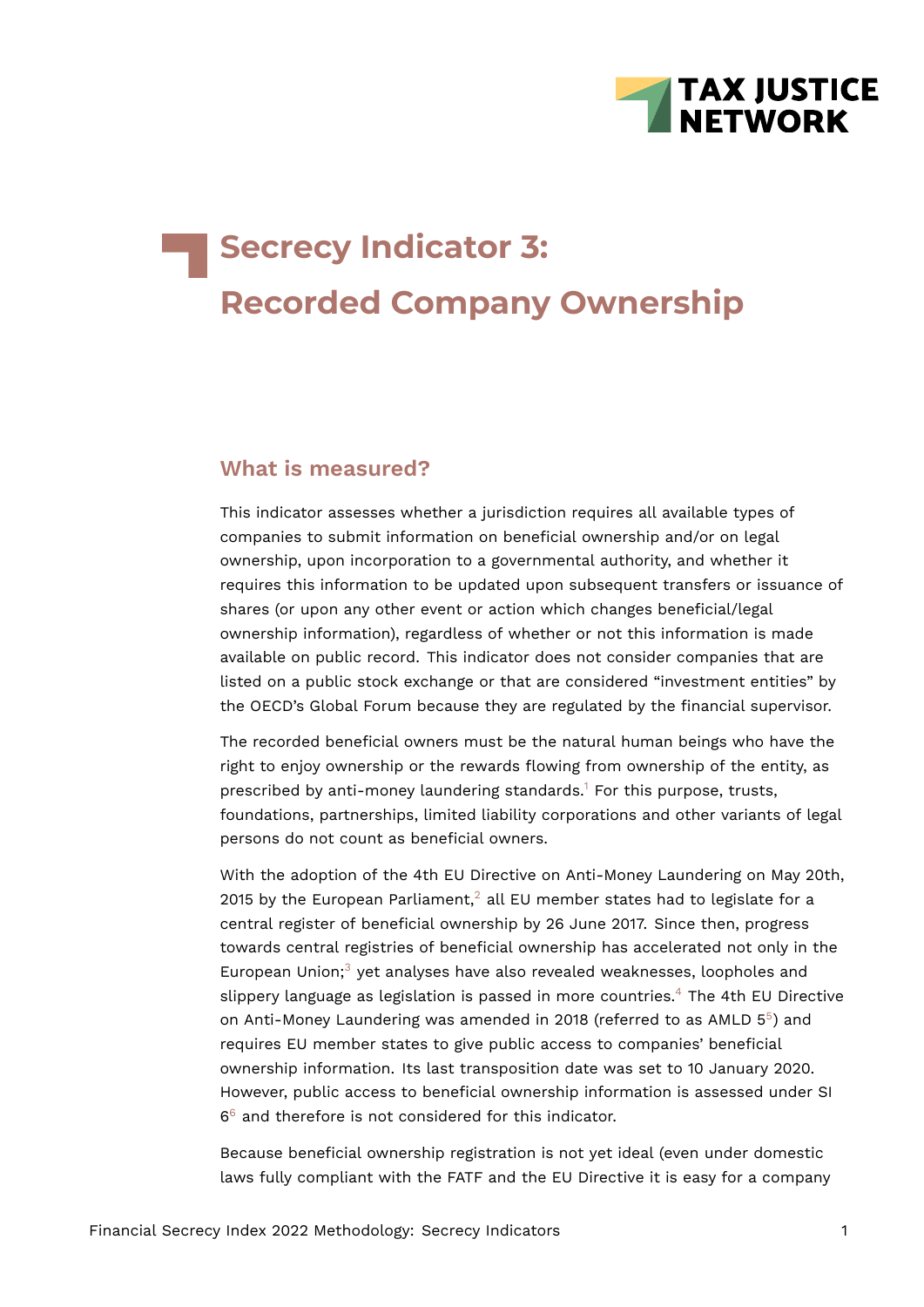not to have any beneficial owner at all and to identify the senior manager instead), it is important to know at least whether legal ownership is properly registered. Therefore, any meaningful company ownership assessment would need to take a holistic, comprehensive perspective. Instead of reviewing only beneficial ownership (BO) in isolation, we have created a combined indicator that takes into account nuances of beneficial ownership registration requirements and combines these with legal ownership (LO) registration requirements. The secrecy scoring matrix is shown in Table [1](#page-1-0), with full details of the assessment logic given in Table [2.](#page-7-0)

<span id="page-1-0"></span>

|                           | <b>Regulation</b>                                                                                                                                                                                                                                                                                                                                                                                                                                                      | <b>Legal Ownership</b>                                                                                                             |                                                                                                                                |  |  |  |  |  |
|---------------------------|------------------------------------------------------------------------------------------------------------------------------------------------------------------------------------------------------------------------------------------------------------------------------------------------------------------------------------------------------------------------------------------------------------------------------------------------------------------------|------------------------------------------------------------------------------------------------------------------------------------|--------------------------------------------------------------------------------------------------------------------------------|--|--|--|--|--|
|                           | [Secrecy Score: 100 points = full secrecy;<br>0 points = full transparency]                                                                                                                                                                                                                                                                                                                                                                                            | <b>Incomplete LO</b><br>Secrecy score if not all legal<br>owners are recorded for all<br>types of limited companies<br>and updated | <b>Complete LO</b><br>Secrecy score if for all<br>companies all legal owners<br>are recorded and updated<br>(no bearer shares) |  |  |  |  |  |
|                           | <b>Incomplete BO</b><br>Complete and updated beneficial<br>ownership information is not<br>always recorded, or unknown                                                                                                                                                                                                                                                                                                                                                 | 100                                                                                                                                | 90                                                                                                                             |  |  |  |  |  |
|                           | Complete BO @>25%<br>Complete and updated beneficial<br>ownership information is always<br>recorded at a threshold of more<br>than 25% (no bearer share risk)                                                                                                                                                                                                                                                                                                          | 75                                                                                                                                 | 65                                                                                                                             |  |  |  |  |  |
| Beneficial Ownership (BO) | Complete BO @>10-25%<br>Complete and updated beneficial<br>ownership information is always<br>recorded at a threshold of more<br>than 10% up to 25% (no bearer<br>share risk)                                                                                                                                                                                                                                                                                          | 50                                                                                                                                 | 40                                                                                                                             |  |  |  |  |  |
|                           | Complete BO @>0-10%<br>Complete and updated beneficial<br>ownership information is always<br>recorded at a threshold of more<br>than 0% up to 10% (no bearer<br>share risk)                                                                                                                                                                                                                                                                                            | 25                                                                                                                                 | 15                                                                                                                             |  |  |  |  |  |
|                           | Complete BO @1 share%<br>Complete and updated beneficial<br>ownership information is always<br>recorded for any share/influence<br>(no bearer share risk).                                                                                                                                                                                                                                                                                                             |                                                                                                                                    | $\Omega$                                                                                                                       |  |  |  |  |  |
|                           | Senior Manager not as BO<br>If there is a beneficial ownership<br>registration law but no real BO was<br>identified (eg no individual passed<br>the applicable thresholds), the<br>"senior manager" is not registered<br>as if it was a real BO. Rather, the<br>senior manager, if registered at all,<br>is registered as a senior manager.<br>If, however, there is no beneficial<br>ownership registration, then the<br>"senior manager clause is not<br>considered. |                                                                                                                                    | 25                                                                                                                             |  |  |  |  |  |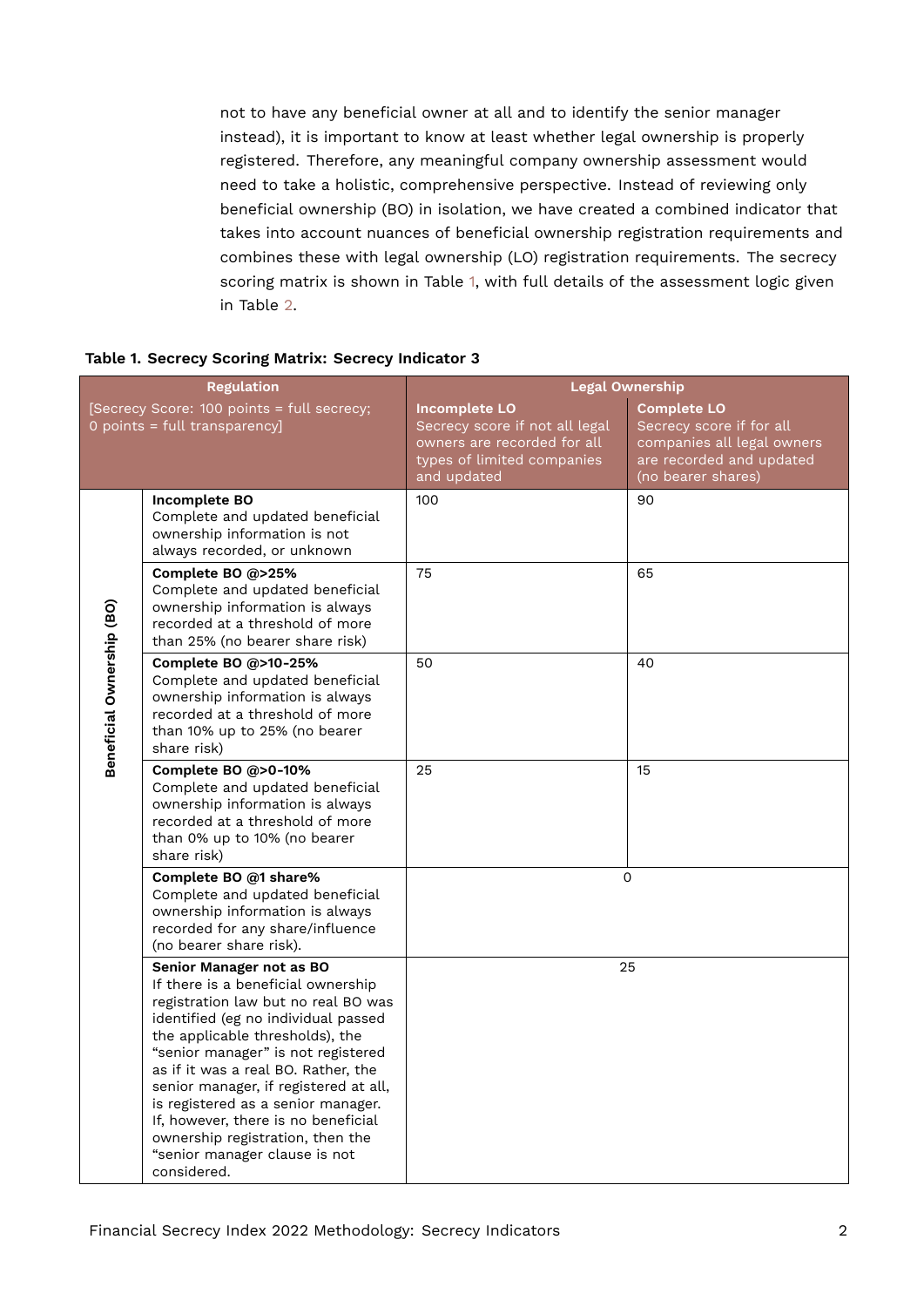<span id="page-2-0"></span>Given that most beneficial ownership registration laws are recent and even the FATF standards on the BO definition may be contradictory, $7$  this indicator doesn't currently require a specific element to be present in the BO definition, but applies a reasonable test. If a definition appears reasonable, it is considered good enough. For example, this is the case if a jurisdiction requires every shareholder to be identified as a beneficial owner, even if the definition does not mention the term "control". By the same token, a definition that requires any person with 25% of the voting rights or right to appoint a Director or other means of control would be considered enough, even if there is no defined ownership threshold. On the other hand, if a jurisdiction has too high thresholds (eg more than 50% before an individual is considered a beneficial owner), or if there is no definition at all to determine who a beneficial owner is, or if the definition includes legal vehicles as beneficial owners, the definition would be considered unacceptable.

<span id="page-2-1"></span>For ownership information to be considered updated, the relevant data should be required to be updated at least annually. Furthermore, bearer shares $8$  should not be available in the jurisdiction or, if available, there should be mechanisms to ensure that all existing bearer shares are immobilised or registered with a government authority (including a country's Central Securities Depository, if properly regulated)<sup>[9](#page-12-1)</sup>.

<span id="page-2-2"></span>For ownership information to be considered complete, it needs to comprise specific minimal elements. It should include:

- 1. the full names, and
- 2. full address, or a passport ID-number, or birthdates, or a Taxpayer Identification Number.

However, with respect to the completeness of the legal ownership details, we exceptionally gave jurisdictions the benefit of the doubt if we were unable to determine whether a jurisdiction requires the registration of complete ownership details. Thus, a lack of information on the completeness of legal ownership details was treated as if the details were complete for the purposes of the secrecy score. This exception to the "unknown is secrecy" principle is made mainly because the level of detail was not specified in most of the available current sources (such as the Global Forum peer reviews).

The null secrecy score (full transparency) applies only to the ideal transparency scenario where registration encompasses absolutely all natural persons who have at least one share in the company. However, secrecy scores can be reduced from a 100 points of secrecy score if jurisdictions have comprehensive beneficial ownership registration (eg covering all companies), but where the definition of beneficial ownership is triggered by thresholds of control/ownership higher than just one share (eg 25% of ownership).

A clean transposition of the 4th (or 5th) Anti-Money Laundering Directive into domestic law by EU member states would still result in a secrecy score of 65-75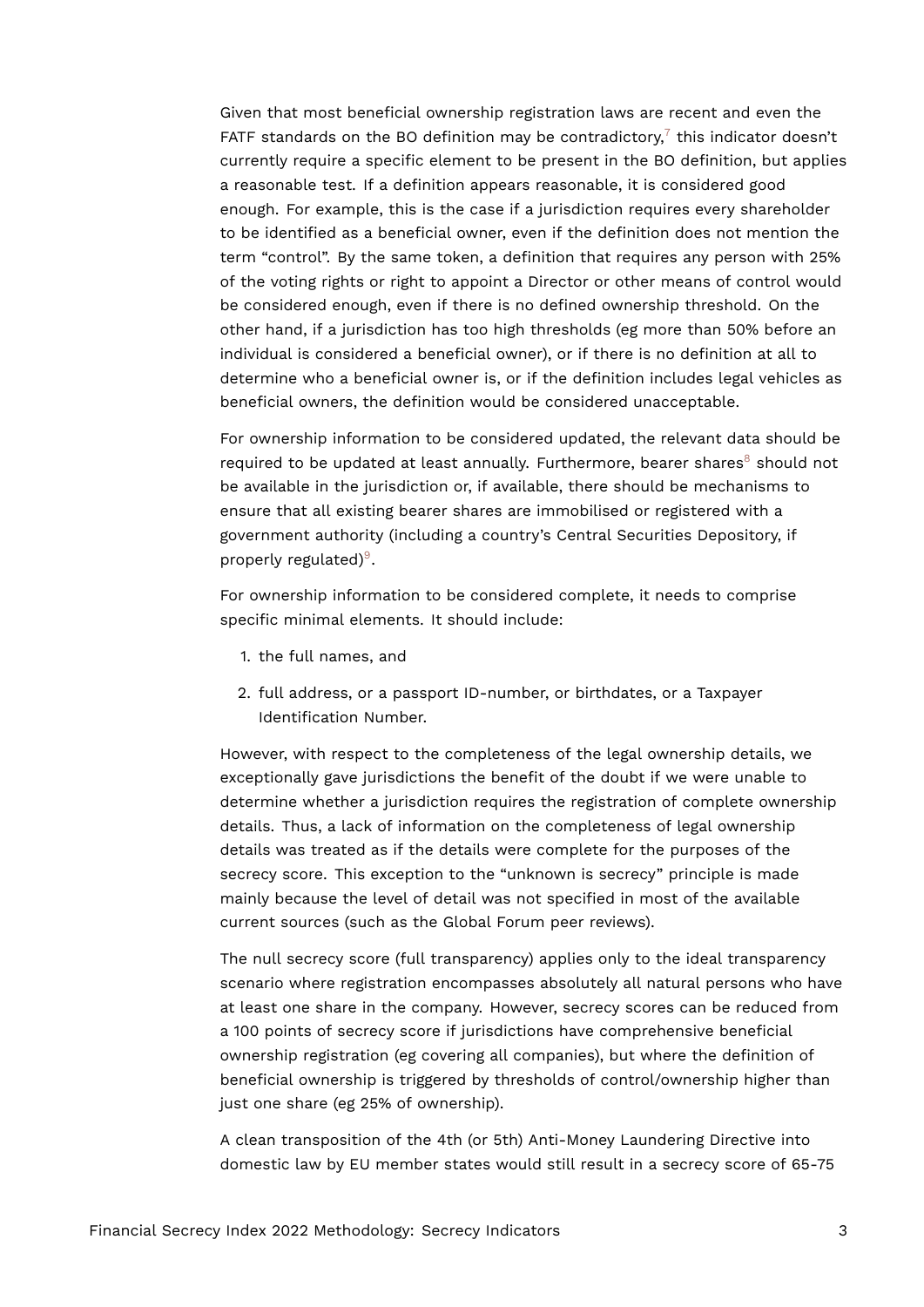points in this Secrecy Indicator (SI), because the Directive applies a minimum floor of control or ownership of "more than 25%" of the company. Under these rules, a natural person who directly or indirectly owns or controls 25% or less of a company's shares would not be identified as BO. In this instance, four members of one family could frustrate this BO registration threshold if each held 25% of the shares.<sup>[10](#page-12-2)</sup> The recommendations of the Financial Action Task Force (FATF) suffer from the same weakness.

<span id="page-3-1"></span><span id="page-3-0"></span>Both the FATF's recommendations and the EU's 4th and 5th Anti-Money Laundering Directive provide for another problematic clause in the definition of BO. Under certain conditions it allows the "relevant natural person who holds the position of senior managing official" to be registered as a BO of a company<sup>[11](#page-12-3)</sup>. If a jurisdiction that has a law on beneficial ownership registration dispenses with a senior manager opt out clause, the quality of the BO data increases, resulting in a 25 points reduction of the secrecy score in this SI. In this better case, a company would at least disclose to have no BOs (which could raise alerts or red flags) or would disclose that the person being registered is merely the senior manager because no real BO was identified, instead of giving the appearance that the company has a regular BO, who is in reality the senior manager.

<span id="page-3-2"></span>This indicator is mainly informed by five different types of sources. First, the Global Forum peer reviews<sup>[12](#page-12-4)</sup> have been analysed to find out what sort of ownership information companies must register with a government agency. An important distinction is made between beneficial ownership information which refers to the natural persons who ultimately own the company, on the one hand, and legal ownership which "refers to the registered owner of the share, which may be an individual, but also a nominee, a trust or a company, etc."<sup>[13](#page-12-5)</sup> A governmental authority is defined so as to include "corporate registries, regulatory authorities, tax authorities and authorities to which publicly traded companies report<sup>"[14](#page-12-6)</sup> and is used interchangeably here with "government agency" or "public institution".

<span id="page-3-5"></span><span id="page-3-4"></span><span id="page-3-3"></span>Second, where doubts or data gaps existed, and to the extent this was possible, we have directly analysed domestic legislation that implements beneficial ownership registration. Given that many countries in and outside the  $EU^{15}$  $EU^{15}$  $EU^{15}$  have started to regulate beneficial ownership registration and these new laws have not yet been assessed by either the Global Forum or the FATF, the Financial Secrecy Index team has assessed the laws directly, to the extent capacity and language permitted, and has relied on comments by local experts. It is possible that these assessments may change after the Global Forum or FATF conduct an in-depth review of these new laws.

<span id="page-3-7"></span><span id="page-3-6"></span>The third type of source used was private sector websites (Lowtax.net, etc.), the fourth, Financial Action Task Force (FATF) peer reviews<sup>[16](#page-12-8)</sup>, and the fifth, the results of the TJN-Survey 2021 (or earlier).<sup>[17](#page-12-9)</sup>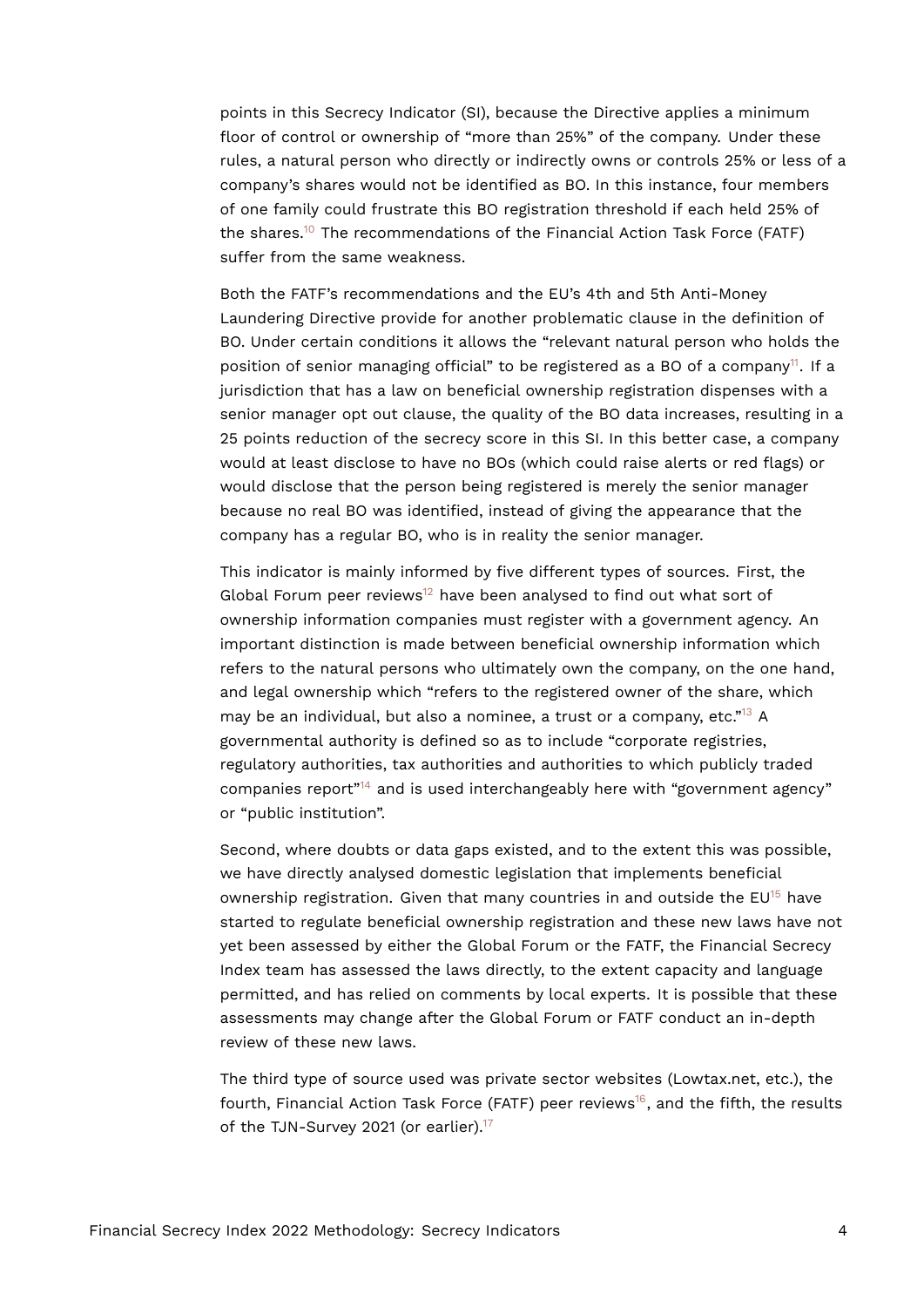<span id="page-4-0"></span>SI 3 resembles SI 6 relating to Transparency of Company Ownership.<sup>[18](#page-12-10)</sup> However, SI 3 assesses only whether complete and updated beneficial and legal information needs to be recorded at a government agency.

# **Why is this important?**

Absence of reliable and comprehensive ownership information obstructs law enforcement and creates a criminogenic environment, as illustrated powerfully by the Panama Papers. In essence, these revelations provided proof about the identities of beneficial owners of otherwise anonymous shell companies. The common thread in the Panama Papers was secrecy, enabling perpetrators to launder illicit proceeds of corruption, tax evasion, drugs trafficking and much more. They depend on secrecy, very often through using shell companies, trusts and foundations available in most countries worldwide. Intermediaries such as lawyers, notaries, family offices and banks help create and handle those structures. But Panama or the British Virgin Islands are not the only problematic jurisdictions.

<span id="page-4-1"></span>When a jurisdiction, such as the US state of Wyoming,<sup>[19](#page-12-11)</sup> allows private companies to be formed without recording beneficial ownership information, the scope for domestic and foreign law enforcement agencies to look behind the corporate veil<sup>[20](#page-13-0)</sup> is very restricted.

<span id="page-4-2"></span>These so-called 'shell companies' are nothing more than letterboxes serving as conduits for financial flows in many different guises. Non-resident persons (both natural and legal) can use a shell company to shift money illicitly while claiming to their domestic government authorities that they have no ownership interest in the company. For example, the proceeds of bribery and corruption can be hidden and transferred via shell companies. The World Bank reported in 2011:

<span id="page-4-3"></span>Our analysis of 150 grand corruption cases shows that the main type of corporate vehicle used to conceal beneficial ownership is the company [...] Companies were used to hide the proceeds of corruption in 128 of the 150 cases of grand corruption reviewed. $21$ 

For illustrative purposes, two examples are provided below.

<span id="page-4-5"></span><span id="page-4-4"></span>On March 1, 2010, BAE Systems plc. (BAE) was ordered to pay a US\$400 million criminal fine following its admission of guilt, among others, of conspiracy to defraud the United States and to making false statements about its Foreign Corrupt Practices Act (FCPA) compliance programme.<sup>[22](#page-13-2)</sup> BAE's conspiracy involved the use of offshore shell companies - most of which were owned by BAE - to conceal the role of intermediaries it had hired to assist in promoting Saudi Arabian fighter deals. One of the shell companies used by BAE was incorporated in the British Virgin Islands (BVI), where incorporation of a legal entity did not require disclosure of the physical location of the place of business nor the legal and beneficial ownership information.<sup>[23](#page-13-3)</sup>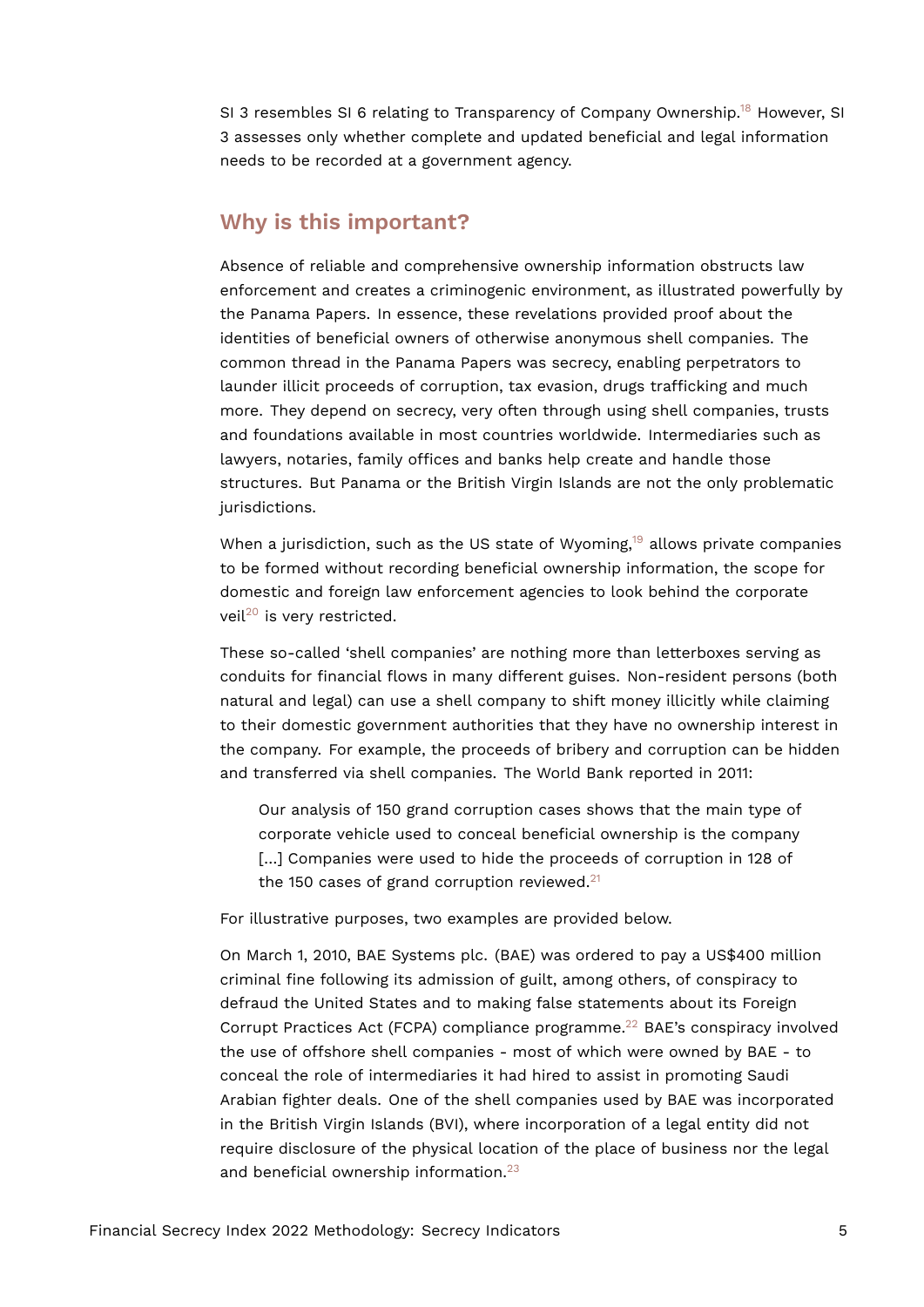According to the United States District Court, for reasons related to its business interests BAE gave the US authorities inadequate information related to the identity and work of its advisers and at times avoided communicating with its advisers in writing. Furthermore, the contracts and other relevant materials related to the intermediaries were maintained by secretive legal trusts in offshore locations.[24](#page-13-4) The use of shell entities allowed BAE to conceal the stream of payments to these agents and to circumvent laws in countries that did not allow agency relationships. It also hindered the ability of authorities to detect the schemes and trace the money. $25$ 

<span id="page-5-1"></span><span id="page-5-0"></span>Another example is the case of Haiti's state-owned national telecommunications company ('Haiti Teleco'), which used corporate vehicles to accept bribes and launder funds. Bribes were paid to Haiti Teleco's officials, including the director of Haiti Teleco, by representatives of three international telecommunications companies, based in the US, with which Haiti Teleco contracted. In exchange, Haiti Teleco's officials provided these companies commercial advantages (eg preferential and reduced telecommunications rates), at the expense of Haiti Teleco's revenue. The representatives systematically used intermediary shell companies to funnel wire transfers and cheque payments for fake consulting services that were never rendered. The use of shell companies as intermediaries concealed the names of the individual bribe-givers and bribe-takers as direct counterparties in any transactions transferring bribe money.[26](#page-13-6)

<span id="page-5-2"></span>With respect to tax evasion, consider this hypothetical example: suppose that a Kenyan national, normally resident in Nairobi, claims that a Wyoming registered company delivers consultancy services to his Kenyan business and the Wyoming company charges US\$1,000 a month for these services. As a consequence, the Kenyan national pays US\$1,000 every month to the Wyoming company and claims that a) he is no longer in possession of these funds since he paid them to a foreign company for services supplied, and b) that the US\$1,000 paid monthly is a business expense that he may off-set against his income in his next tax return.

In reality, however, the Wyoming company is a shell owned and controlled by the Kenyan national. While the Kenyan tax authority might have a suspicion that these fund transfers are for illicit purposes, such as tax evasion, in the absence of registered ownership information the only way for the Kenyan tax authority to confirm its suspicions may be, under certain conditions, to contact its US counterpart.

The US tax authority in turn cannot readily access the required data on behalf of the Kenyan authorities if the ownership information is not registered. In order to find out it could undertake the lengthy exercise of going through the judicial system to summon the registered company agent in Wyoming. But the due process necessary may take months to initiate and even then, a possible outcome is that the required beneficial ownership information is unavailable in the USA and is held in a third country. That third country may, of course, be a secrecy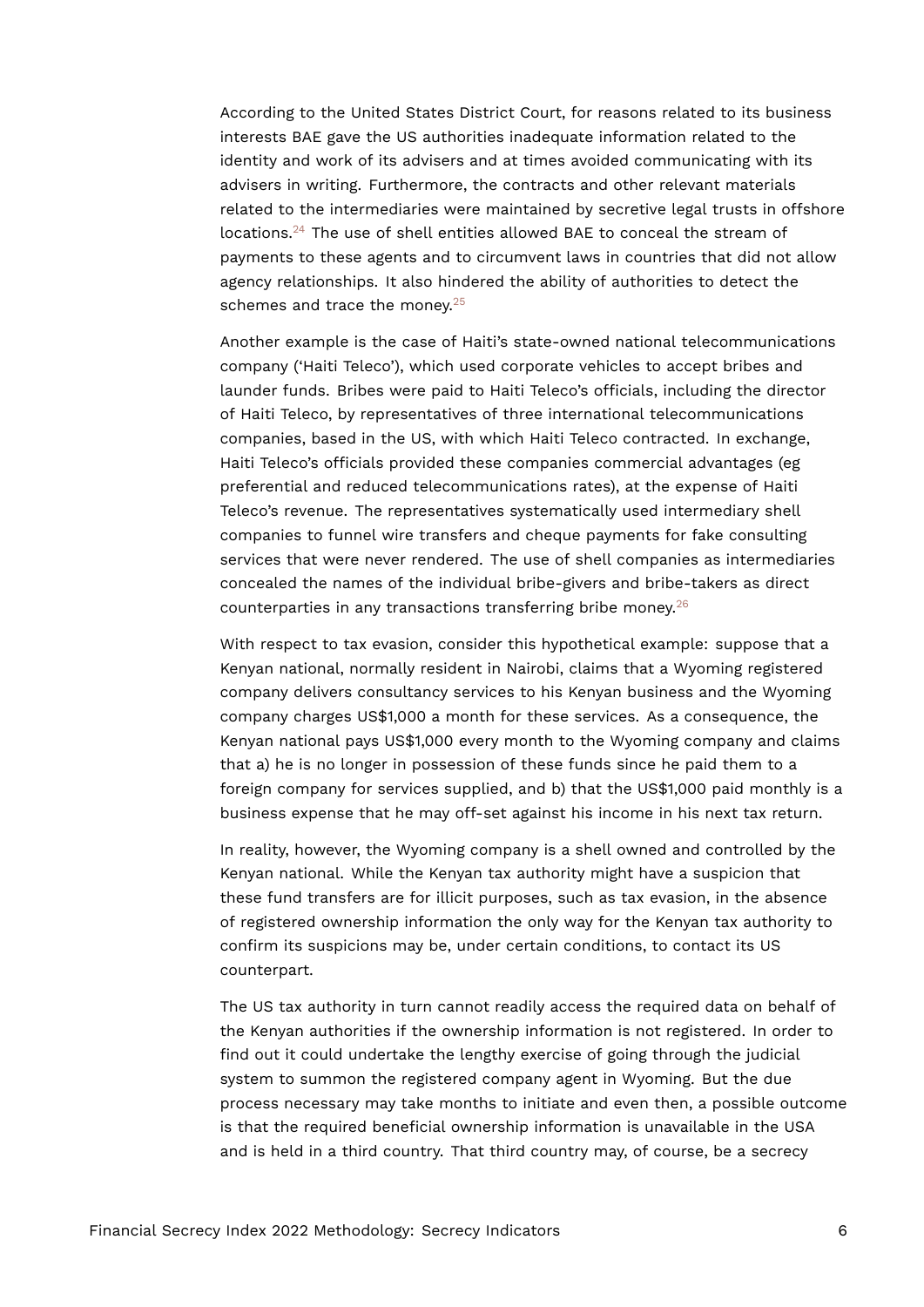jurisdiction where a trust has been placed into the ownership structure for exactly this reason.

Faced with such time consuming and expensive obstacles to obtaining correct information on beneficial ownership of offshore companies, most national authorities seldom, if ever, pursue investigations.

<span id="page-6-0"></span>Although major improvements in the area of beneficial ownership registration took place in the last decade, there is still much to be improved. The Pandora Papers, a massive leak which involved 14 offshore service providers, clearly captures the ambivalence of the progress that took place in the last decade. On the one hand, the ICIJ remarked that the files from this leak stand out in the fact that more beneficial owners are identified - due to the implementation of the Beneficial Ownership register of the British Virgin Islands.<sup>[27](#page-13-7)</sup> However, the leak also shows several high-profile individuals involved in scandals and, particularly, it highlighted how offshore companies are being used to purchase real estate while avoiding taxes and maintaining the owners anonymity.<sup>[28](#page-13-8)</sup> And, even if some of the information disclosed points to activities which are not illegal, it nonetheless stresses how the current status quo is still an "ATM for the rich and powerful".[29](#page-13-9)

<span id="page-6-2"></span><span id="page-6-1"></span>In addition, beneficial ownership registration alone is no guarantee for law enforcement to be able to find ownership data. Even if a jurisdiction's laws require the recording of beneficial owners controlling more than 25% of interest in a company, not a single beneficial owner might be recorded if four or more natural persons are jointly colluding to control the entity. This is well illustrated by Open Lux, an investigation conducted by Le Monde and 17 other media outlets. The investigation scrapped data from Luxembourg's public beneficial ownership register, and found that for almost a third of the companies for which information was available, the senior manager was registered as the ultimate beneficial owner, a number that rose to 80% for the investment industry.<sup>[30](#page-13-10)</sup> This indicates that under current definition, almost a third of companies are exempt from registering their beneficial owners due to their shareholding structure.

<span id="page-6-4"></span><span id="page-6-3"></span>Four years after the AMLD 5 was implemented, the EU commission and parliament is currently discussing the AML Package, presented in July 2021, which is a proposal for amending the AML Directive and the Regulation. $31$  We have already presented a list of areas that would need to be fixed to close the loopholes in this framework.<sup>[32](#page-13-12)</sup> This is a key opportunity to fix the scope of registration and improve the definition of beneficial owner.

<span id="page-6-5"></span>If the same jurisdiction's laws fail to require registering the legal owners of that company, law enforcement might end up without any lead to follow for investigating that company. No ownership information whatsoever would be available in such a case. Therefore, a jurisdiction requiring all legal owners to register increases the chances of successfully investigating wrongdoers, and thus enhances accountability.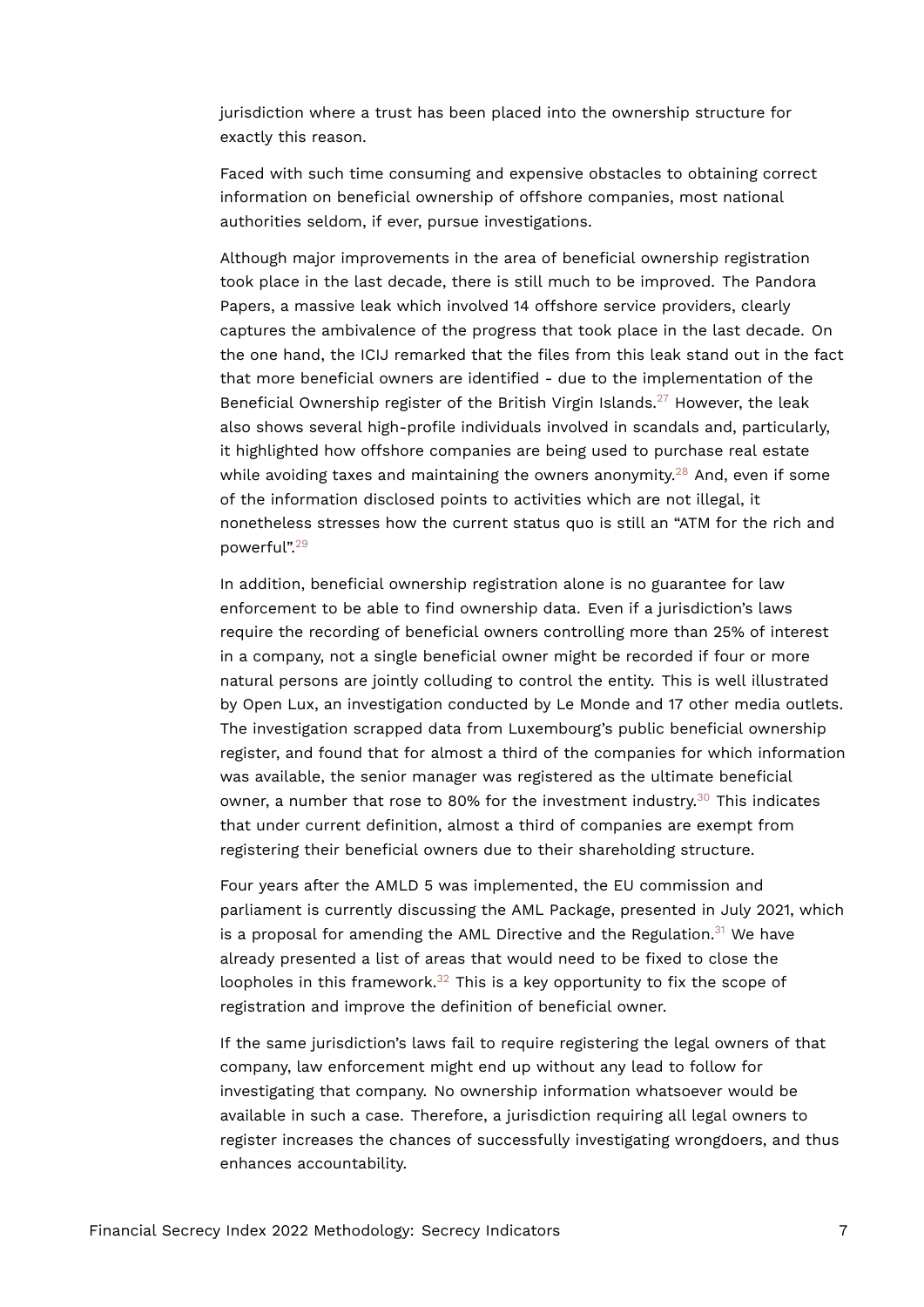### <span id="page-7-0"></span>**All underlying data, including the sources we use for each jurisdiction, can be viewed in the [country profiles](https://fsi.taxjustice.net/country-detail) on the Financial Secrecy Index website.**

| ID. | <b>ID description</b>                                                                                             | <b>Answers</b>                                                                                                                                                                                                                                                                                                                                                                                                                                                                                                                                                                                                                             | <b>Valuation Secrecy Score</b>                                                                                                                                                                                             |
|-----|-------------------------------------------------------------------------------------------------------------------|--------------------------------------------------------------------------------------------------------------------------------------------------------------------------------------------------------------------------------------------------------------------------------------------------------------------------------------------------------------------------------------------------------------------------------------------------------------------------------------------------------------------------------------------------------------------------------------------------------------------------------------------|----------------------------------------------------------------------------------------------------------------------------------------------------------------------------------------------------------------------------|
| 470 | LO Record: Does the registration<br>of domestic companies comprise<br>legal owner's identity information?         | 0: No. Companies available<br>without recorded legal ownership<br>information; 2: All LO: Yes, all<br>companies require recording of all<br>legal owners.                                                                                                                                                                                                                                                                                                                                                                                                                                                                                  | Integrated assessment of<br>BO and LO as per Table 1.<br>If all beneficial owners<br>are always registered and<br>updated with all details at                                                                              |
| 472 | LO Update: Is the update of<br>information on the identity of<br>legal owners mandatory?                          | 0: No; 1: No, because bearer<br>shares are available/circulating/not<br>registered with a public authority<br>(see below); 2: Yes.                                                                                                                                                                                                                                                                                                                                                                                                                                                                                                         | the 1 share level, zero<br>secrecy score. If not even<br>legal owners are always<br>registered, or incomplete,<br>or not updated, 100                                                                                      |
| 486 | What information has to be<br>registered for those legal owners<br>who need to be named (above)?                  | 0: Only the names are always<br>registered; 1: Only names and<br>countries of residence are always<br>registered; 2: All names plus<br>countries of residence plus either<br>addresses or TINs or birthdates,<br>passport or personal IDs, or<br>incorporation numbers are always<br>registered.                                                                                                                                                                                                                                                                                                                                           | secrecy score. Seven<br>intermediate scores for<br>partial compliance.<br>Absence of a senior<br>manager clause in the<br>definition of the<br>beneficial owner results<br>in a reduction of 0.25 of<br>the secrecy score. |
| 471 | BO Record: Does the registration<br>of domestic companies comprise<br>beneficial owner's identity<br>information? | 0: No. Companies available<br>without recorded beneficial<br>ownership information; 1: Yes,<br>more than 25%. All companies<br>require recording of all beneficial<br>owners at threshold of more than<br>25% (FATF); 2: Yes, 10%-25%: All<br>companies require recording of<br>all beneficial owners at threshold<br>of more than 10%, up to 25%; 3:<br>Yes, up to 10%. All companies<br>require recording of all beneficial<br>owners at threshold of more than<br>any share/influence, up to 10%;<br>4: Yes all. All companies require<br>recording of every single natural<br>person with any share/influence<br>('beneficial owner'). |                                                                                                                                                                                                                            |
| 473 | BO Update: Is the update of<br>information on the identity of<br>beneficial owners mandatory?                     | 0: No; 1: No, because bearer<br>shares are available/circulating/not<br>registered with a public authority<br>(see below); 2: Yes.                                                                                                                                                                                                                                                                                                                                                                                                                                                                                                         |                                                                                                                                                                                                                            |

…continues on next page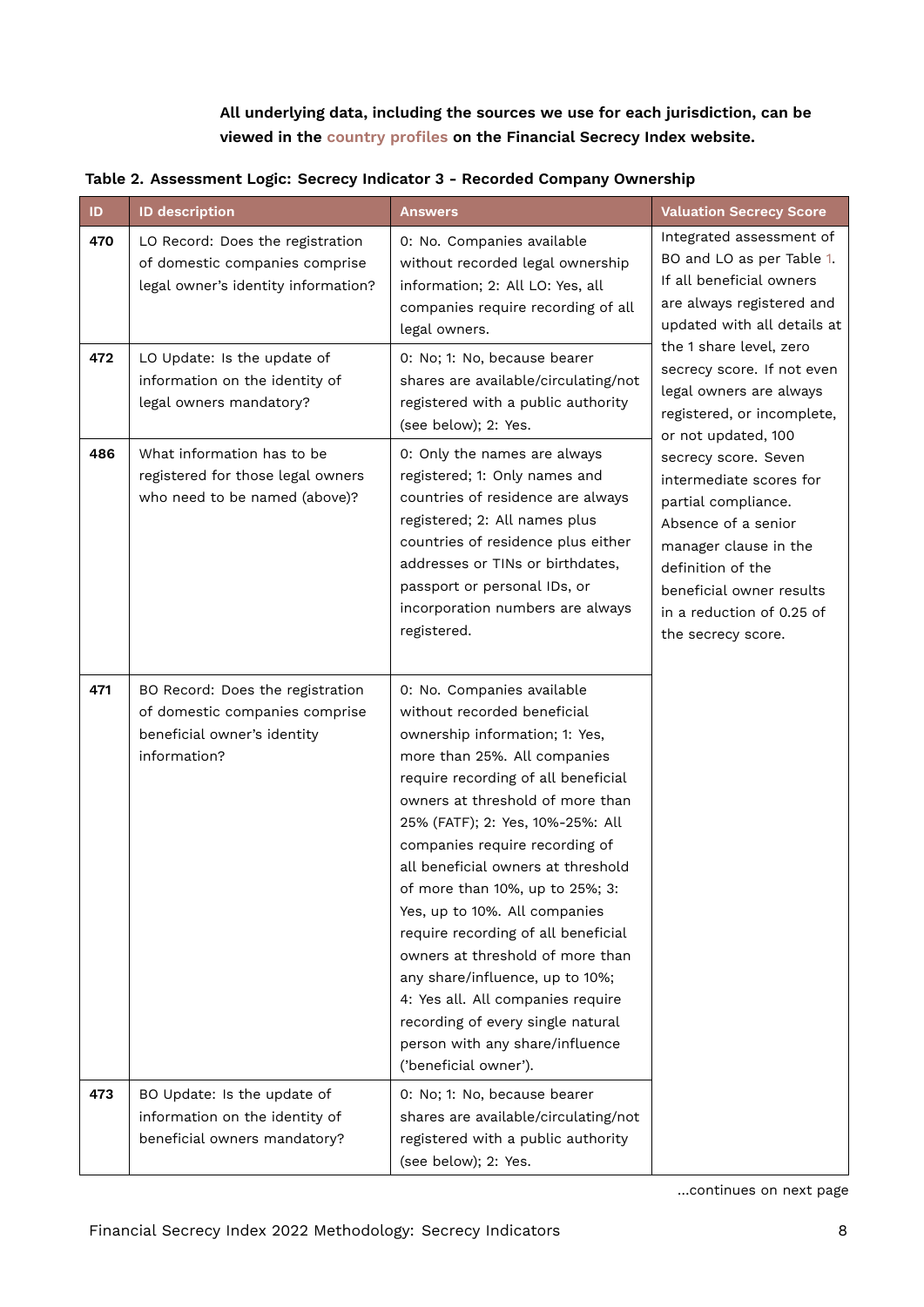Continuing from previous page…

| ID  | <b>ID description</b>                                                                                                                                       | Answers                                                                                                                                                                                                                                                                                                                                                                                                                                                                                                                                                                                                    | <b>Valuation Secrecy Score</b> |
|-----|-------------------------------------------------------------------------------------------------------------------------------------------------------------|------------------------------------------------------------------------------------------------------------------------------------------------------------------------------------------------------------------------------------------------------------------------------------------------------------------------------------------------------------------------------------------------------------------------------------------------------------------------------------------------------------------------------------------------------------------------------------------------------------|--------------------------------|
| 485 | What information has to be<br>registered for those beneficial<br>owners who need to be named<br>(above)?                                                    | 0: Only the names are always<br>registered; 1: Only names and<br>countries of residence are always<br>registered; 2: All names plus<br>countries of residence plus either<br>addresses or TINs or birthdates,<br>passport or personal IDs are<br>always registered.                                                                                                                                                                                                                                                                                                                                        |                                |
| 388 | Can a senior manager ever be<br>registered as a beneficial owner<br>(because no individual passed<br>the threshold to be considered a<br>beneficial owner)? | 0: Yes, a senior manager may be<br>registered as a beneficial owner,<br>making it impossible to distinguish<br>him/her from a real beneficial<br>owner; 1: No, even if the senior<br>manager is registered (because no<br>individual passed the threshold to<br>be considered a beneficial owner),<br>he/she is registered as such, but<br>not as an ordinary 'beneficial<br>owner'; 2: No, if no individual<br>has passed the threshold to be<br>considered a beneficial owner,<br>then the top 10 owners have to<br>be identified as beneficial owners,<br>or the company is struck off the<br>registry. |                                |

# **Results Overview**



### **Figure 1. Recorded Company Ownership: Secrecy Score Overview**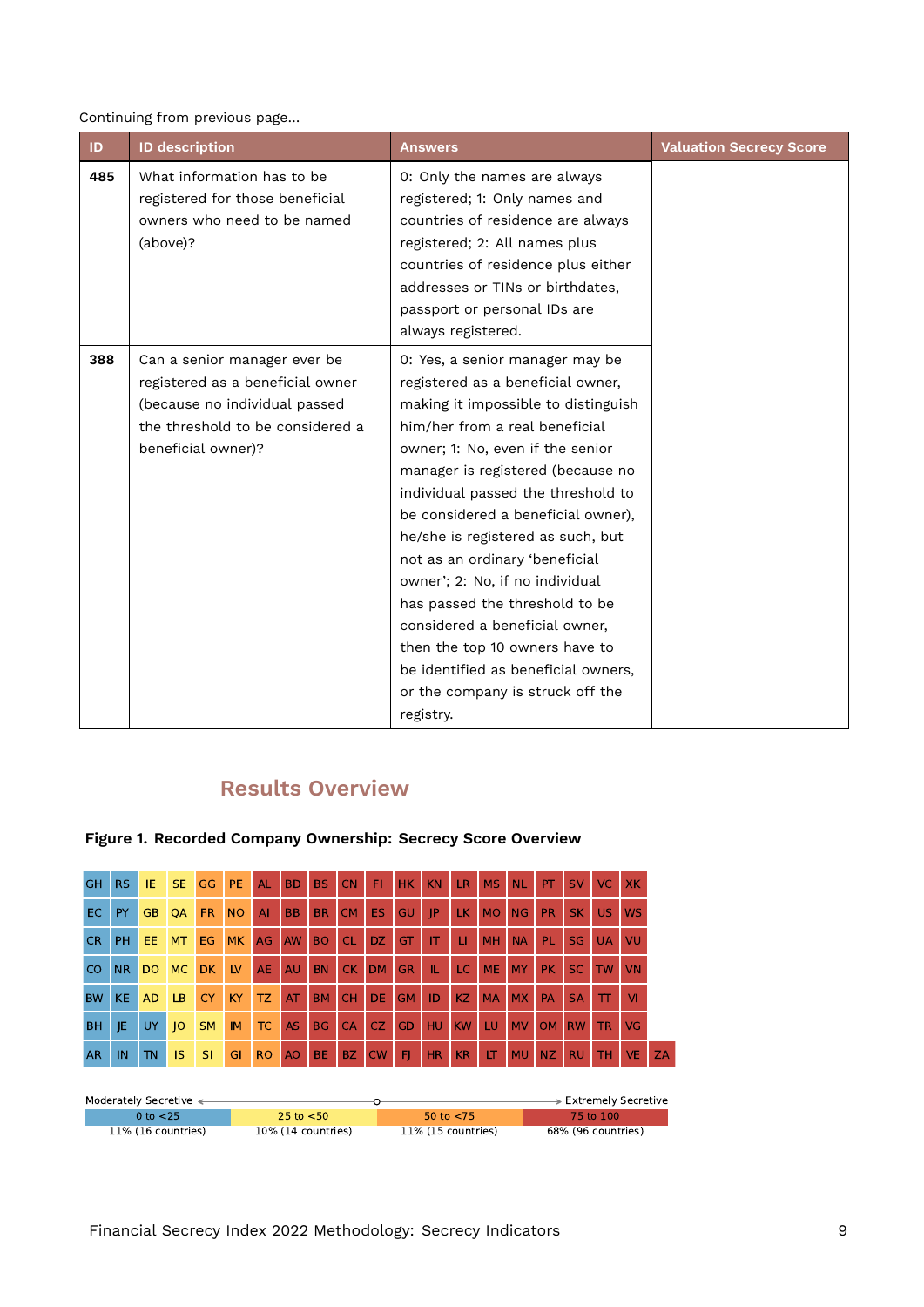| AT             | <b>BM</b> | <b>CK</b> | <b>DK</b> | GD        | HR.       | <b>KR</b> | LT        | <b>MO</b> | <b>NL</b> | <b>RO</b> | $\top$    | <b>VI</b> | <b>AR</b> | <b>DO</b> | IE        | KZ        | NZ        | <b>RW</b> | TZ.       |
|----------------|-----------|-----------|-----------|-----------|-----------|-----------|-----------|-----------|-----------|-----------|-----------|-----------|-----------|-----------|-----------|-----------|-----------|-----------|-----------|
| <b>AS</b>      | <b>BG</b> | <b>CH</b> | <b>DE</b> | FR.       | GU        | <b>KN</b> | <b>LR</b> | <b>MK</b> | <b>NG</b> | <b>OA</b> | <b>TR</b> | VG        | <b>AD</b> | <b>CY</b> | <b>HK</b> | <b>KE</b> | <b>NR</b> | <b>RU</b> | <b>TN</b> |
| AO             | BE.       | <b>CA</b> | <b>CZ</b> | F         | GT        | P         | LК.       | MH        | <b>NA</b> | PT.       | TH.       | <b>VE</b> | ZA        | <b>CR</b> | <b>GH</b> | 10        | <b>NO</b> | <b>RS</b> | <b>TC</b> |
| AL.            | <b>BD</b> | BZ.       | <b>CW</b> | FI        | <b>GR</b> | <b>IM</b> | LI.       | <b>MC</b> | MY        | <b>PR</b> | <b>SK</b> | VC.       | XK        | <b>CL</b> | <b>GB</b> | IE        | <b>MU</b> | PY.       | <b>SV</b> |
| $\overline{A}$ | <b>BB</b> | <b>BS</b> | <b>CO</b> | <b>ES</b> | <b>GM</b> | IL.       | LC.       | <b>MA</b> | <b>MX</b> | PL.       | <b>SG</b> | <b>US</b> | <b>WS</b> | <b>BW</b> | <b>EG</b> | IT.       | <b>MT</b> | PH        | <b>SM</b> |
| AG             | AW        | <b>BR</b> | <b>CN</b> | <b>DZ</b> | GI        | ID        | KY        | LV        | <b>MV</b> | <b>PK</b> | SC.       | <b>UA</b> | VU        | <b>BN</b> | EE.       | <b>IS</b> | <b>ME</b> | PE.       | <b>SI</b> |
| <b>AE</b>      | AU        | <b>BO</b> | <b>CM</b> | <b>DM</b> | GG        | <b>HU</b> | <b>KW</b> | LU        | <b>MS</b> | PA        | <b>SA</b> | <b>TW</b> | VN        | <b>BH</b> | <b>EC</b> | IN        | LB        | <b>OM</b> | <b>SE</b> |

**Figure 2. Company Legal Ownership Registration Overview**

68% (96 countries) Complete Legal Ownership 32% (45 countries) Incomplete Legal Ownership

**Figure 3. Can a senior manager ever be registered as a beneficial owner (because no individual passed the threshold to be considered a beneficial owner)?**

| <b>BG</b> | CY        | FI.       | GU        | <b>KE</b> | <b>MK</b> | <b>PH</b> | SC.       | <b>TN</b> | VG        | <b>AU</b> | BZ.       | <b>CW</b> | <b>GM</b> | IE        | <b>LB</b> | <b>MS</b> | <b>OM</b> | <b>SV</b> | <b>XK</b> |           |
|-----------|-----------|-----------|-----------|-----------|-----------|-----------|-----------|-----------|-----------|-----------|-----------|-----------|-----------|-----------|-----------|-----------|-----------|-----------|-----------|-----------|
| <b>BE</b> | <b>CR</b> | ES        | <b>GR</b> | IO        | <b>MC</b> | PE.       | RS.       | <b>TC</b> | UY        | <b>AR</b> | <b>BO</b> | <b>CN</b> | GD        | IT        | KZ.       | <b>MO</b> | NZ        | <b>SA</b> | VU        |           |
| AT        | <b>CO</b> | EE.       | GI        | IS        | <b>MA</b> | <b>NR</b> | <b>RO</b> | <b>SM</b> | <b>US</b> | <b>AO</b> | <b>BN</b> | <b>CM</b> | F         | TL.       | <b>KY</b> | MH        | <b>NA</b> | <b>RW</b> | <b>VN</b> |           |
| <b>AS</b> | <b>BW</b> | EC.       | <b>GH</b> | <b>IN</b> | LV        | NO.       | QA        | <b>SK</b> | <b>UA</b> | AI        | <b>BH</b> | <b>CL</b> | EG.       | <b>HU</b> | <b>KW</b> | <b>ME</b> | <b>MY</b> | <b>RU</b> | <b>VE</b> |           |
| <b>AL</b> | <b>BS</b> | <b>DK</b> | GG        | <b>IM</b> | LU.       | <b>NL</b> | PY        | SI        | TZ.       | <b>AE</b> | <b>BD</b> | <b>CK</b> | DZ.       | <b>HR</b> | <b>KR</b> | LR        | <b>MX</b> | PL.       | <b>VC</b> |           |
| AG        | <b>BR</b> | <b>DE</b> | <b>GB</b> | IE.       | <b>IT</b> | NG        | PT        | SG        | T         | <b>WS</b> | <b>BB</b> | <b>CH</b> | <b>DO</b> | <b>HK</b> | <b>KN</b> | <b>LK</b> | <b>MV</b> | PK.       | <b>TW</b> |           |
| <b>AD</b> | <b>BM</b> | CZ.       | <b>FR</b> | ID        | u         | MT.       | <b>PR</b> | <b>SE</b> | <b>TR</b> | <b>VI</b> | AW.       | <b>CA</b> | <b>DM</b> | <b>GT</b> | IP        | LC.       | <b>MU</b> | <b>PA</b> | TH.       | <b>ZA</b> |

**51% (72 countries)** No Senior Manager Clause

49% (69 countries) Senior Manager Clause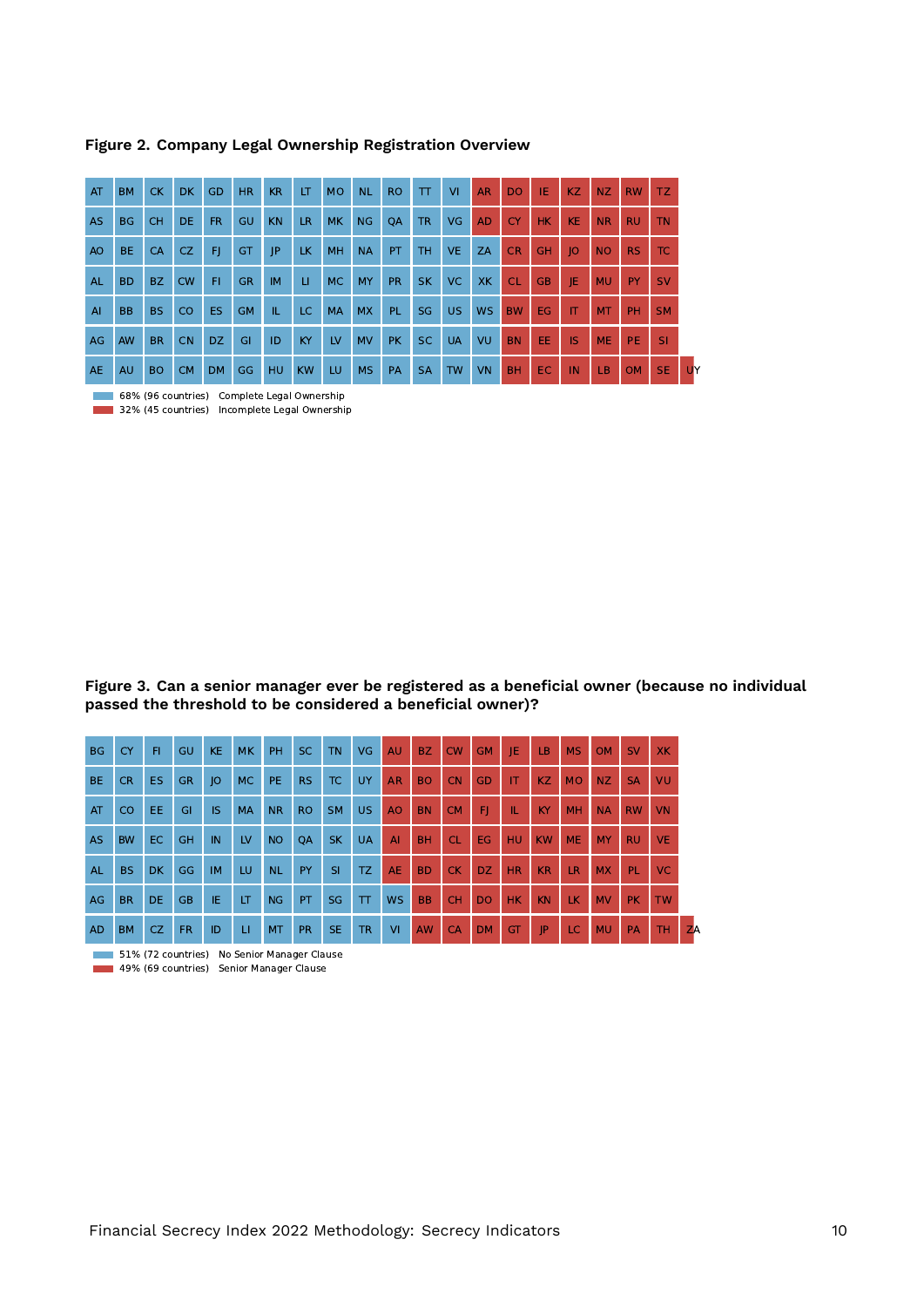| <b>Secrecy score</b>   |     | <b>ISO2: Country Name</b> | <b>Secrecy score</b> |     | <b>ISO2: Country Name</b>      |
|------------------------|-----|---------------------------|----------------------|-----|--------------------------------|
| 40                     | AD: | Andorra                   | 100                  | KW: | Kuwait                         |
| 100                    | AE: | United Arab Emirates      | 50                   | KY: | Cayman Islands                 |
| 75                     | AG: | Antigua and Barbuda       | 90                   | KZ: | Kazakhstan                     |
| 100                    | Al: | Anguilla                  | 40                   | LB: | Lebanon                        |
| 75                     | AL: | Albania                   | 100                  | LC: | St. Lucia                      |
| 100                    | AO: | Angola                    | 75                   | LI: | Liechtenstein                  |
| 0                      |     | AR: Argentina             | 100                  | LK: | Sri Lanka                      |
| 75                     | AS: | American Samoa            | 100                  | LR: | Liberia                        |
| 75                     | AT: | Austria                   | 75                   | LT: | Lithuania                      |
| 100                    | AU: | Australia                 | 75                   | LU: | Luxembourg                     |
| 100                    | AW: | Aruba                     | 50                   | LV: | Latvia                         |
| 100                    | BB: | <b>Barbados</b>           | 75                   |     | MA: Morocco                    |
| 100                    | BD: | Bangladesh                | 25                   | MC: | Monaco                         |
| 75                     | BE: | Belgium                   | 90                   | ME: | Montenegro                     |
| 75                     | BG: | Bulgaria                  | 100                  | MH: | Marshall Islands               |
| 15<br>-9               | BH: | Bahrain                   | 50                   | MK: | North Macedonia                |
| 75                     | BM: | Bermuda                   | 100                  |     | MO: Macao                      |
| 90                     | BN: | Brunei                    | 100                  | MS: | Montserrat                     |
| 100                    | BO: | <b>Bolivia</b>            | 40                   | MT: | Malta                          |
| 75                     | BR: | <b>Brazil</b>             | 90                   | MU: | Mauritius                      |
| 75                     | BS: | <b>Bahamas</b>            | 100                  | MV. | Maldives                       |
| 0                      | BW: | Botswana                  | 100                  | MX: | Mexico                         |
| 100                    | BZ: | <b>Belize</b>             | 100                  | MY: | Malaysia                       |
| 100                    | CA: | Canada                    | 100                  | NA: | Namibia                        |
| 100                    | CH: | Switzerland               | 75                   | NG: | Nigeria                        |
| 100                    | CK: | Cook Islands              | 75                   | NL: | Netherlands                    |
| 90                     | CL: | Chile                     | 65                   |     | NO: Norway                     |
| 100                    |     | CM: Cameroon              | 0                    | NR: | Nauru                          |
| 100                    | CN: | China                     |                      |     |                                |
| 0                      | CO: | Colombia                  | 90                   | NZ: | New Zealand                    |
| 15                     | CR: | Costa Rica                | 90                   |     | OM: Oman                       |
| 100                    |     | CW: Curacao               | 100                  | PA: | Panama                         |
| 65                     | CY: | Cyprus                    | 65                   | PE: | Peru                           |
| 75                     | CZ: | Czechia                   | 15                   | PH: | Philippines                    |
| 75                     | DE: | Germany                   | 100                  | PK: | Pakistan                       |
| 50                     | DK: | Denmark                   | 100                  | PL: | Poland                         |
| 100                    | DM: | Dominica                  | 75                   | PR: | Puerto Rico                    |
| 40                     | DO: | Dominican Republic        | 75                   | PT: | Portugal                       |
| 100                    | DZ: | Algeria                   | 0                    | PY: | Paraguay                       |
| 0                      | EC: | Ecuador                   | 25                   | QA: | Qatar                          |
| 40                     | EE: | Estonia                   | 50                   | RO. | Romania                        |
| 65                     | EG: |                           | 15                   | RS: | Serbia                         |
|                        |     | Egypt<br>Spain            | 90                   | RU: | Russia                         |
| 75                     | ES: |                           | 90                   | RW: | Rwanda                         |
| 75                     | FI: | Finland                   | 100                  | SA. | Saudi Arabia                   |
| 100                    | FJ: | Fiji                      | 75                   | SC: | Seychelles                     |
| 50                     | FR: | France                    | 40                   | SE: | Sweden                         |
| 40                     |     | GB: United Kingdom        | 75                   | SG: | Singapore                      |
| 100                    | GD: | Grenada                   | 40                   | SI: | Slovenia                       |
| 50                     |     | GG: Guernsey              | 75                   | SK: | Slovakia                       |
| 15                     | GH. | Ghana                     | 40                   | SM: | San Marino                     |
| 50                     | GI. | Gibraltar                 | 90                   | SV: | El Salvador                    |
| 100                    |     | GM: Gambia                | 65                   | TC: | Turks and Caicos Islands       |
| 75                     | GR: | Greece                    | 100                  | TH: | Thailand                       |
| 100                    | GT: | Guatemala                 |                      |     |                                |
| 75                     |     | GU: Guam                  | 15<br>75             | TN: | Tunisia                        |
| 90                     | HK: | Hong Kong                 |                      | TR: | Turkey                         |
| 100                    | HR: | Croatia                   | 75                   | TT: | Trinidad and Tobago            |
| 100                    | HU: | Hungary                   | 100                  |     | TW: Taiwan                     |
| 75                     | ID: | Indonesia                 | 65                   | TZ: | Tanzania                       |
| 40                     | IE: | Ireland                   | 75                   |     | UA: Ukraine                    |
| 100                    | IL: | Israel                    | 75                   | US: | <b>United States</b>           |
| 50                     | IM: | Isle of Man               | 15                   | UY: | Uruguay                        |
| 0                      | IN: | India                     | 100                  | VC: | St. Vincent and the Grenadines |
| 40                     | IS: | Iceland                   | 100                  | VE: | Venezuela                      |
| 90                     | IT: | Italy                     | 75                   | VG: | British Virgin Islands         |
| 15                     | JE: | Jersey                    | 75                   | VI: | US Virgin Islands              |
| 40                     | JO: | Jordan                    | 100                  |     | VN: Vietnam                    |
| 100                    | jp: | Japan                     | 100                  |     | VU: Vanuatu                    |
| 0                      | KE: | Kenya                     | 75                   |     | WS: Samoa                      |
| 100                    | KN: | St. Kitts and Nevis       | 100                  | XK: | Kosovo                         |
| 100                    | KR: | South Korea               | 100                  | ZA: | South Africa                   |
|                        |     |                           |                      |     |                                |
|                        |     |                           | Secrecy Score        |     |                                |
| Moderately Secretive < |     |                           | Ō                    |     | > Extremely Secretive          |
| $0$ to $<$ 25          |     | $25$ to $< 50$            | 50 to $<$ 75         |     | 75 to 100                      |

# **Figure 4. Recorded Company Ownership: Secrecy Scores**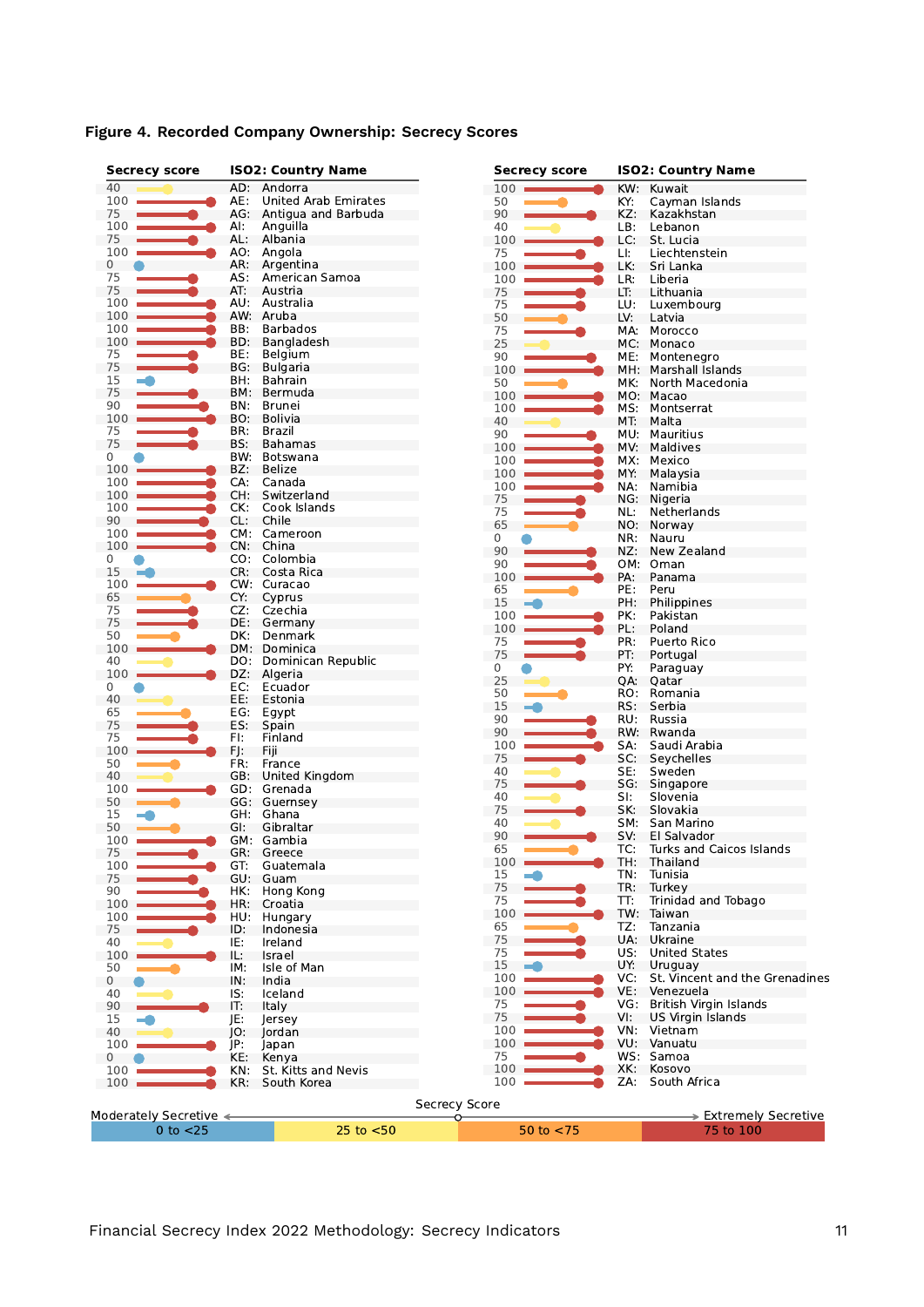<span id="page-11-10"></span>

- <span id="page-11-8"></span><span id="page-11-0"></span>[1.](#page-0-0) FATF defines beneficial owners as the "natural person(s) who ultimately owns or controls a customer and/or the natural person on whose behalf a transaction is being conducted. It also includes those persons who exercise ultimate effective control over a legal person or arrangement."[33](#page-14-0)
- <span id="page-11-1"></span>[2.](#page-0-1) *Directive (EU) 2015/849 of the European Parliament and of the Council of 20 May 2015 on the Prevention of the Use of the Financial System for the Purposes of Money Laundering or Terrorist Financing, Amending Regulation (EU) No 648/2012 of the European Parliament and of the Council, and Repealing Directive 2005/60/EC of the European Parliament and of the Council and Commission Directive 2006/70/EC (Text with EEA Relevance)*. June 2015. URL: <https://eur-lex.europa.eu/legal-content/EN/TXT/?uri=celex%3A32015L0849> (visited on 02/05/2022), Articles 30, 67.
- <span id="page-11-9"></span><span id="page-11-2"></span>[3.](#page-0-2) Moran Harari et al. *Ownership Registration of Different Types of Legal Structures from an International Comparative Perspective: State of Play of Beneficial Ownership - Update 2020*. Tax Justice Network, June 2020. URL: [https://www.taxjustice.net/wp- content/uploads/2020/06/State- of- play- of](https://www.taxjustice.net/wp-content/uploads/2020/06/State-of-play-of-beneficial-ownership-Update-2020-Tax-Justice-Network.pdf)[beneficial-ownership-Update-2020-Tax-Justice-Network.pdf](https://www.taxjustice.net/wp-content/uploads/2020/06/State-of-play-of-beneficial-ownership-Update-2020-Tax-Justice-Network.pdf) (visited on 03/05/2022).
- <span id="page-11-3"></span>[4.](#page-0-3) Markus Meinzer. *Germany Rejects Beneficial Ownership Transparency*. 2017. URL: <https://www.taxjustice.net/2017/05/18/germany-rejects-beneficial-ownership-transparency/> (visited on 03/05/2022); Markus Meinzer. *Stellungnahme von Netzwerk Steuergerechtigkeit Deutschland Und Tax Justice Network Zum Antrag Der Fraktion Der SPD Und Der Fraktion BÜNDNIS 90/DIE GRÜNEN (Drucksache 16/13997) "Nordrhein-Westfalen Für Steuergerechtigkeit!Steuerkriminalität Bekämpfen – Steuergerechtigkeit Herstellen – Gesellschaftlichen Zusammenhalt Fördern"*. 2017. URL: [https : / / netzwerksteuergerechtigkeit . files . wordpress . com / 2016 / 06 / tjn](https://netzwerksteuergerechtigkeit.files.wordpress.com/2016/06/tjn-nwsg2017_stellungnahme_antrag_nrw.pdf)  nwsg2017 stellungnahme antrag nrw.pdf (visited on 06/05/2022).
- <span id="page-11-4"></span>[5.](#page-0-4) *Directive (EU) 2018/843 of the European Parliament and of the Council of 30 May 2018 Amending Directive (EU) 2015/849 on the Prevention of the Use of the Financial System for the Purposes of Money Laundering or Terrorist Financing, and Amending Directives 2009/138/EC and 2013/36/EU (Text with EEA Relevance)*. May 2018. URL: <http://data.europa.eu/eli/dir/2018/843/oj/eng> (visited on 05/04/2022).
- <span id="page-11-7"></span><span id="page-11-5"></span>[6.](#page-0-5) Tax Justice Network. *Secrecy Indicator 6: Transparency of Company Ownership*. Tax Justice Network, 2022. URL: <https://fsi.taxjustice.net/fsi2022/KFSI-6.pdf>.
- <span id="page-11-6"></span>[7.](#page-2-0) Andres Knobel. *Not Just about Control: One Share in a Company Should Be Enough to Be a Beneficial Owner*. Oct. 2019. URL: [https://www.taxjustice.net/2019/10/02/not-just-about-control-one-share-in](https://www.taxjustice.net/2019/10/02/not-just-about-control-one-share-in-company-should-be-enough-beneficial-owner/)[company-should-be-enough-beneficial-owner/](https://www.taxjustice.net/2019/10/02/not-just-about-control-one-share-in-company-should-be-enough-beneficial-owner/) (visited on 03/05/2022).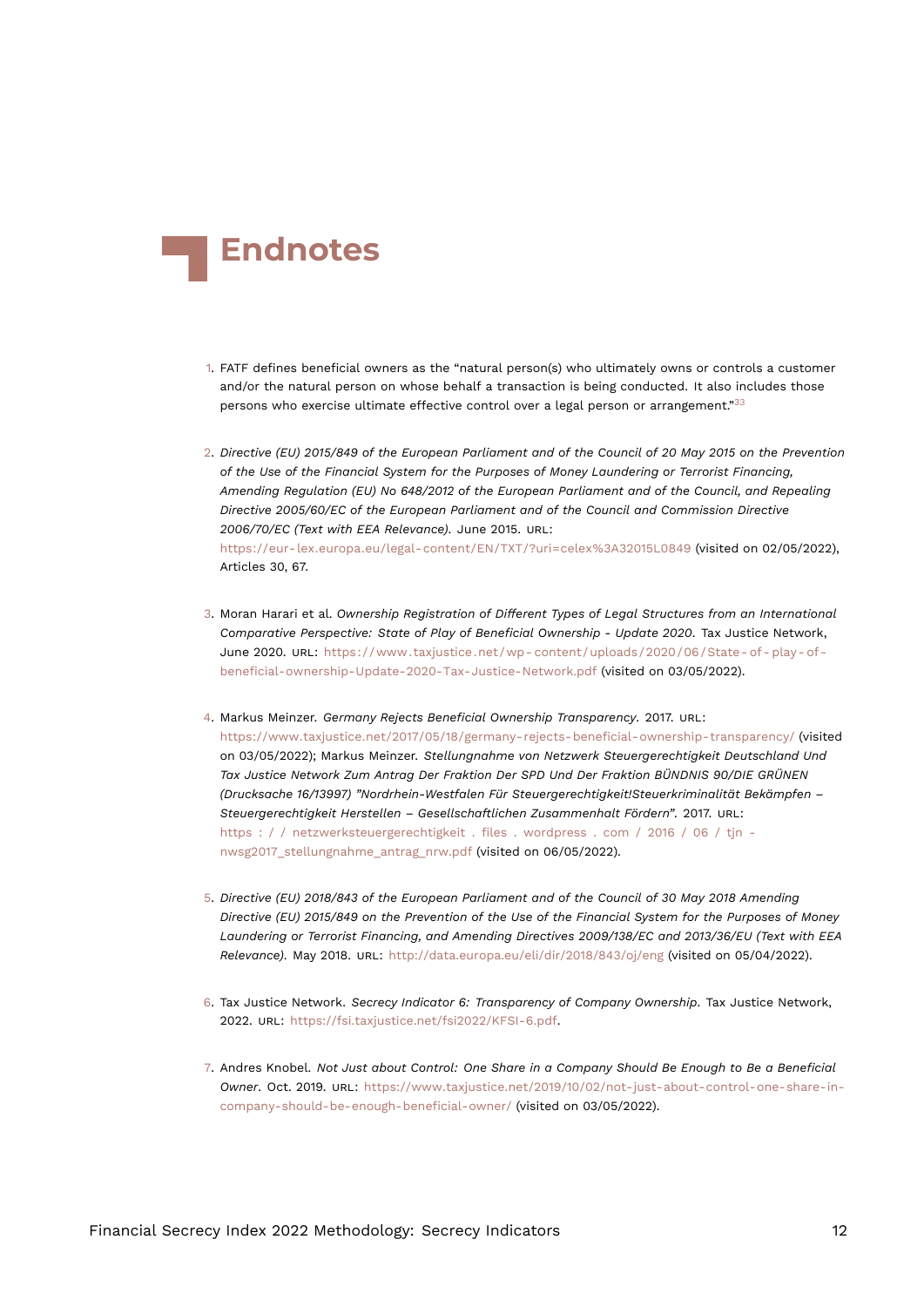- <span id="page-12-17"></span><span id="page-12-0"></span>[8.](#page-2-1) Bearer shares are shares which are not registered, where the owner can be any person physically holding the share certificate and the transferring of the ownership involves only delivering the physical certificate.
- <span id="page-12-1"></span>[9.](#page-2-2) We consider that the obligation to register bearer shares exists when legal provisions establish a timeframe for immobilisation/registration of all existing bearer shares before the next publication of the Financial Secrecy Index and where the consequence for non-compliance is the loss of those shares. Provisions where the only consequence of non-compliance is the loss of voting rights or rights to dividends are not considered to be sufficient because this would involve the mere suspensions of rights. In such case, the holders of bearer shares may still transfer those shares or avoid identification until they intend to regain their rights. The same applies if there is no deadline to immobilise bearer shares, or where after the deadline holders of bearer shares are still allowed to recover their shares or rights after applying to a court or disclosing their names to the company. This is treated as an unacceptable suspension of rights, rather than the cancellation that this indicator requires.
- <span id="page-12-13"></span><span id="page-12-2"></span>[10.](#page-3-0) For full details, please read.<sup>[34](#page-14-1)</sup>
- <span id="page-12-14"></span><span id="page-12-3"></span>[11.](#page-3-1) <sup>[35](#page-14-2)</sup> See more details in the section below
- <span id="page-12-15"></span><span id="page-12-4"></span>[12.](#page-3-2) The Global Forum peer reviews refer to the peer review reports and supplementary reports published by the Global Forum on Transparency and Exchange of Information for Tax Purposes. They can be viewed at:[36](#page-14-3)
- <span id="page-12-12"></span><span id="page-12-5"></span>[13.](#page-3-3) OECD. *Tax Co-operation 2010: Towards a Level Playing Field*. Text. Paris, 2010. URL: [https : / / www .](https://www.oecd-ilibrary.org/taxation/tax-co-operation-2010_taxcoop-2010-en) [oecd-ilibrary.org/taxation/tax-co-operation-2010\\_taxcoop-2010-en](https://www.oecd-ilibrary.org/taxation/tax-co-operation-2010_taxcoop-2010-en) (visited on 06/05/2022).
- <span id="page-12-6"></span>[14.](#page-3-4) OECD, *[Tax Co-operation 2010](#page-12-12)*.
- <span id="page-12-7"></span>[15.](#page-3-5) As for the situation in the EU, we have reviewed the 4th and 5th EU Directives on Anti-Money Laundering and, to the extent possible, corresponding implementing legislation of EU member states. While in the Financial Secrecy Index 2013 no jurisdiction was considered to have any beneficial ownership registration, this has changed in the subsequent editions of the Financial Secrecy Index (2015, 2018, 2020 and 2022). The said directives entail minimum standards for the registration of adequate, accurate and current information on the beneficial owners of corporates and other legal entities. The definition of "beneficial owner" under the Directive, however, is subject to a threshold of more than 25% ownership rights. In line with various other international developments, we consider this threshold to be too high and therefore only provide a partial reduction of the secrecy score if this threshold is implemented. For examples of jurisdictions which went beyond the basic standard, see our<sup>[37](#page-14-4)</sup>
- <span id="page-12-16"></span><span id="page-12-8"></span>[16.](#page-3-6) The FATF consolidated its 49 (40 plus 9 special) recommendations to a total of 40 in 2012 (the "new recommendations"). We used the latest available report for our analysis.
- <span id="page-12-9"></span>[17.](#page-3-7) Tax Justice Network. *TJN Survey*. 2021. URL: [http://fsi.taxjustice.net/fsi2022/TJN- Survey- 2021.pdf](http://fsi.taxjustice.net/fsi2022/TJN-Survey-2021.pdf) (visited on 11/05/2022).
- <span id="page-12-10"></span>[18.](#page-4-0) Tax Justice Network, *[Secrecy Indicator 6: Transparency of Company Ownership](#page-11-7)*.
- <span id="page-12-11"></span>[19.](#page-4-1) Financial Action Task Force. *Third Mutual Evaluation Report on Anti-Money Laundering and Combating the Financing of Terrorism - United States Of America*. June 2006. URL: [http://www.fatf- gafi.org/](http://www.fatf-gafi.org/media/fatf/documents/reports/mer/MER%20US%20full.pdf) [media/fatf/documents/reports/mer/MER%20US%20full.pdf](http://www.fatf-gafi.org/media/fatf/documents/reports/mer/MER%20US%20full.pdf) (visited on 03/05/2022); The Economist.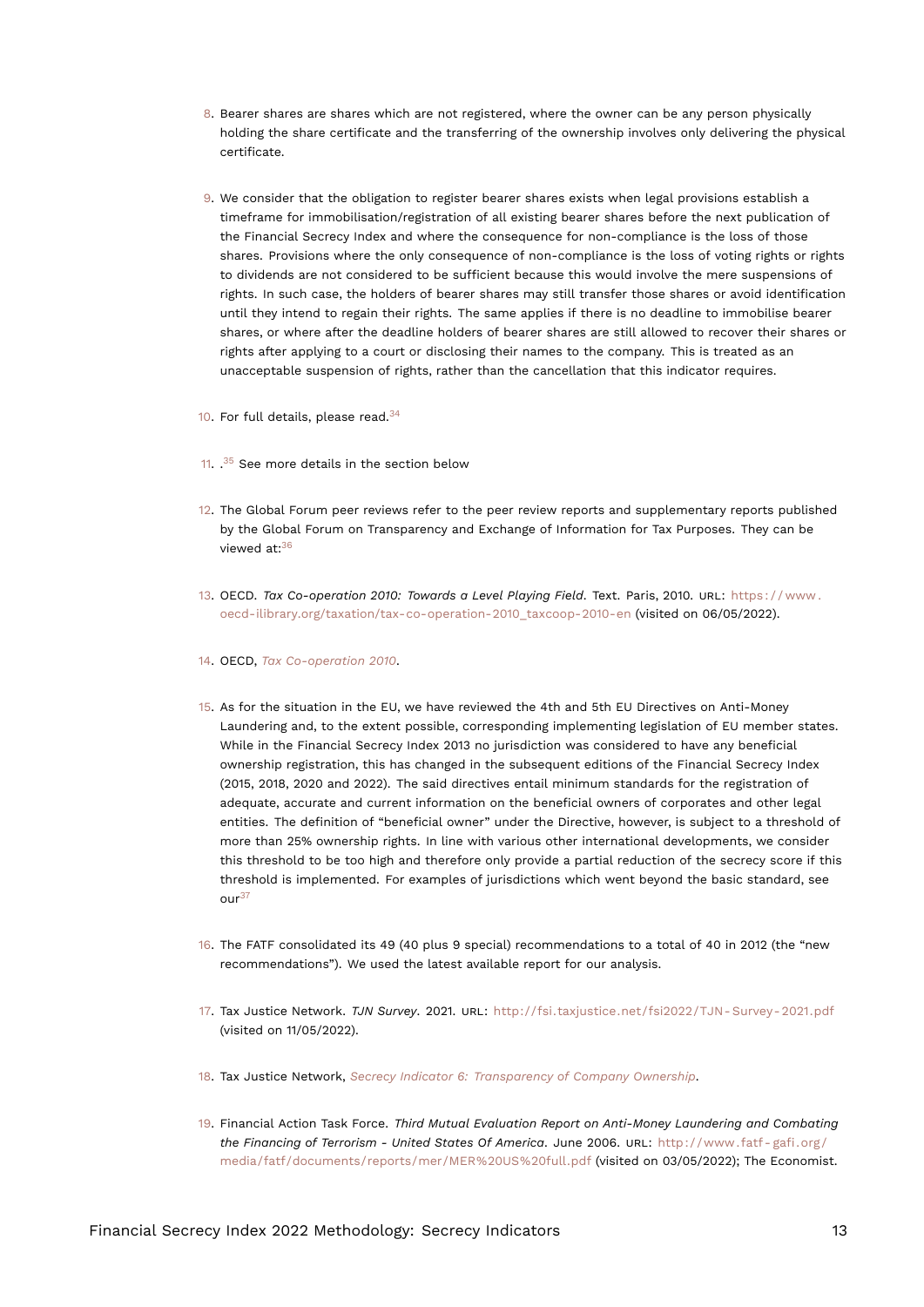<span id="page-13-17"></span>'Undeclared Beneficial Ownership - Licence to Loot' (Sept. 2011). URL: [https://www.economist.com/](https://www.economist.com/international/2011/09/17/licence-to-loot) [international/2011/09/17/licence-to-loot](https://www.economist.com/international/2011/09/17/licence-to-loot) (visited on 08/05/2022), p. 236.

- <span id="page-13-0"></span>[20.](#page-4-2) OECD. *Behind the Corporate Veil: Using Corporate Entities for Illicit Purposes*. 2001. URL: [http://www.](http://www.oecd.org/daf/ca/43703185.pdf) [oecd.org/daf/ca/43703185.pdf](http://www.oecd.org/daf/ca/43703185.pdf) (visited on 06/05/2022).
- <span id="page-13-13"></span><span id="page-13-1"></span>[21.](#page-4-3) Emile Van der Does de Willebois et al. *The Puppet Masters. How the Corrupt Use Legal Structures to Hide Stolen Assets and What to Do About It*. 2011. URL: [https://star.worldbank.org/sites/star/files/](https://star.worldbank.org/sites/star/files/puppetmastersv1.pdf) [puppetmastersv1.pdf](https://star.worldbank.org/sites/star/files/puppetmastersv1.pdf) (visited on 08/05/2022), pp.20, 34.
- <span id="page-13-2"></span>[22.](#page-4-4) US Department of Justice. *BAE Systems Plc Pleads Guilty and Ordered to Pay \$400 Million Criminal Fine*. Mar. 2010. URL: [https://www.justice.gov/opa/pr/bae-systems-plc-pleads-guilty-and-ordered](https://www.justice.gov/opa/pr/bae-systems-plc-pleads-guilty-and-ordered-pay-400-million-criminal-fine)[pay-400-million-criminal-fine](https://www.justice.gov/opa/pr/bae-systems-plc-pleads-guilty-and-ordered-pay-400-million-criminal-fine) (visited on 08/05/2022).
- <span id="page-13-3"></span>[23.](#page-4-5) British Virgin Islands. *BVI Business Companies Act 2004*. Sections 9(1) and 41(1)(d).
- <span id="page-13-4"></span>[24.](#page-5-0) US Department of Justice. *USA v. BAE Systems Plc - Information*. URL: [https://www.justice.gov/sites/](https://www.justice.gov/sites/default/files/criminal-fraud/legacy/2011/02/16/02-01-10baesystems-info.pdf) [default/files/criminal-fraud/legacy/2011/02/16/02-01-10baesystems-info.pdf](https://www.justice.gov/sites/default/files/criminal-fraud/legacy/2011/02/16/02-01-10baesystems-info.pdf) (visited on 08/05/2022).
- <span id="page-13-5"></span>[25.](#page-5-1) Van der Does de Willebois et al., *[The Puppet Masters. How the Corrupt Use Legal Structures to Hide](#page-13-13) [Stolen Assets and What to Do About It](#page-13-13)*, pp.198-202.
- <span id="page-13-14"></span><span id="page-13-6"></span> $26.$   $^{38}$  $^{38}$  $^{38}$  According to the US Department of Justice, in 2010, following the admission of guilt to money laundering conspiracy by Haiti Teleco's director, he was sentenced to four years in prison and was ordered to pay US\$1,852,209 in restitution and to forfeit US\$1,580,771. Additional individuals involved in the bribery scheme were also sentenced to prison terms and were ordered to pay high monetary fines as a result of their convictions. As of July 2012, additional indictments were made against new defendants involved in the scheme. $39$  - See also. $40$
- <span id="page-13-16"></span><span id="page-13-15"></span><span id="page-13-7"></span>[27.](#page-6-0) ICIJ. *Pandora Papers: An Offshore Data Tsunami - ICIJ*. Oct. 2021. URL: <https://www.icij.org/investigations/pandora-papers/about-pandora-papers-leak-dataset/> (visited on 14/04/2022).
- <span id="page-13-8"></span>[28.](#page-6-1) ICIJ. *Secret Real Estate Purchases Are a Driving Force behind the Offshore Economy*. Nov. 2021. URL: [https://www.icij.org/investigations/pandora-papers/secret-real-estate-purchases-are-a-driving](https://www.icij.org/investigations/pandora-papers/secret-real-estate-purchases-are-a-driving-force-behind-the-offshore-economy/)[force-behind-the-offshore-economy/](https://www.icij.org/investigations/pandora-papers/secret-real-estate-purchases-are-a-driving-force-behind-the-offshore-economy/) (visited on 14/04/2022).
- <span id="page-13-9"></span>[29.](#page-6-2) Tax Justice Network. *Pandora Papers: "Global Tax System an ATM for Rich and Powerful"*. 2021. URL: <https://taxjustice.net/press/pandora-papers-global-tax-system-an-atm-for-rich-and-powerful/> (visited on 14/04/2022).
- <span id="page-13-10"></span>[30.](#page-6-3) Antonio Baquero et al. *Shedding Light on Big Secrets in Tiny Luxembourg*. 2020. URL: [https://www.](https://www.occrp.org/en/openlux/shedding-light-on-big-secrets-in-tiny-luxembourg) [occrp.org/en/openlux/shedding-light-on-big-secrets-in-tiny-luxembourg](https://www.occrp.org/en/openlux/shedding-light-on-big-secrets-in-tiny-luxembourg) (visited on 20/04/2022).
- <span id="page-13-11"></span>[31.](#page-6-4) European Commission. *Anti-Money Laundering and Countering the Financing of Terrorism Legislative Package*. Text. URL: [https : / / ec . europa . eu / info / publications / 210720 - anti - money - laundering](https://ec.europa.eu/info/publications/210720-anti-money-laundering-countering-financing-terrorism_en)  [countering-financing-terrorism\\_en](https://ec.europa.eu/info/publications/210720-anti-money-laundering-countering-financing-terrorism_en) (visited on 12/04/2022).
- <span id="page-13-12"></span>[32.](#page-6-5) Andres Knobel. *How to Improve the EU's Anti-Money Laundering (AML) Package on Beneficial Ownership Registration*. Mar. 2022. URL: [https://taxjustice.net/2022/03/21/how-to-improve-the-eus](https://taxjustice.net/2022/03/21/how-to-improve-the-eus-anti-money-laundering-aml-package-on-beneficial-ownership-registration/)[anti-money-laundering-aml-package-on-beneficial-ownership-registration/](https://taxjustice.net/2022/03/21/how-to-improve-the-eus-anti-money-laundering-aml-package-on-beneficial-ownership-registration/) (visited on 20/04/2022).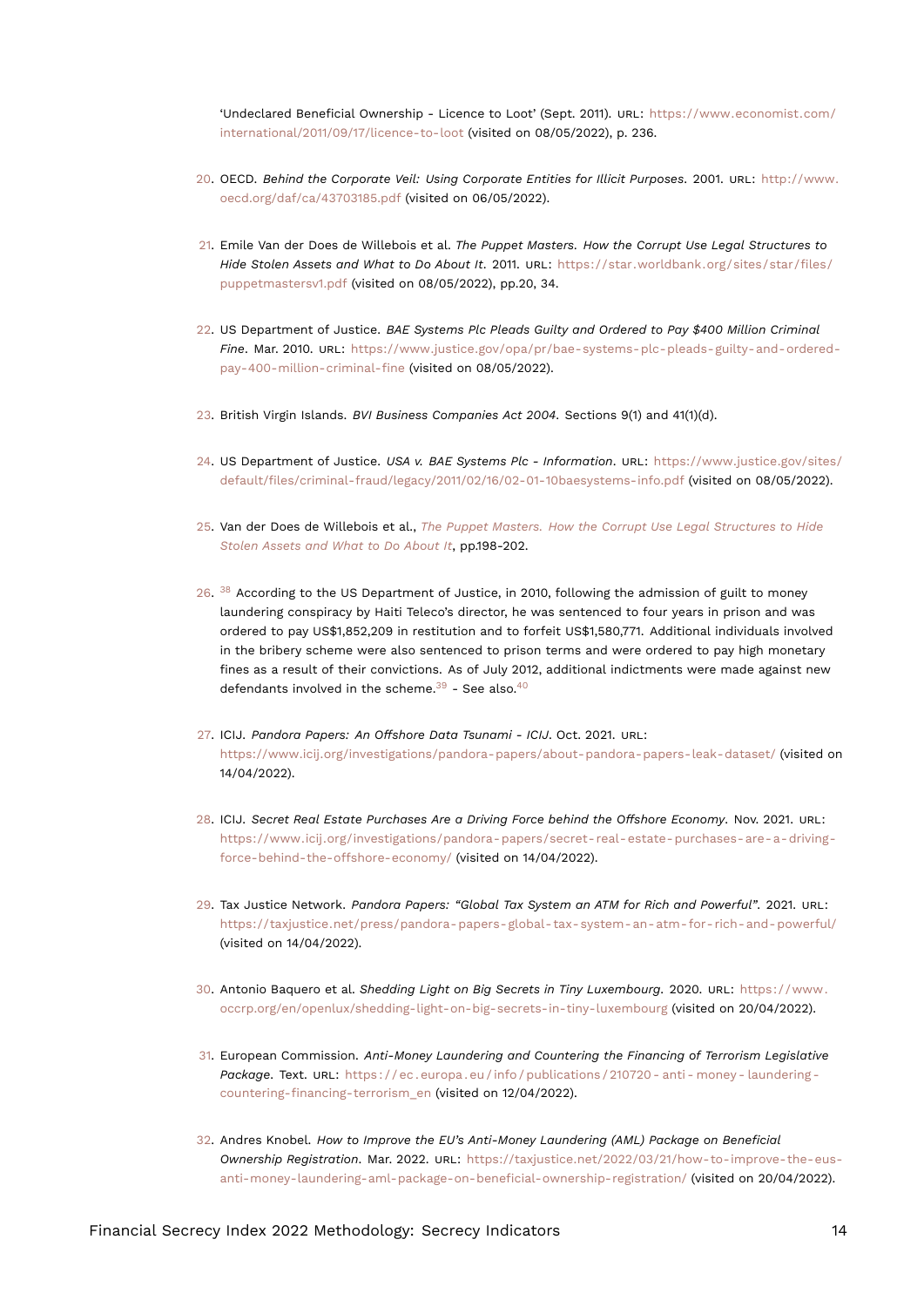- <span id="page-14-9"></span><span id="page-14-8"></span><span id="page-14-0"></span>[33.](#page-11-8) Financial Action Task Force. *International Standards on Combating Money Laundering and the Financing of Terrorism & Proliferation. The FATF Recommendations (2012 - Updated 2022)*. Paris, Mar. 2022. URL: [https : / / www . fatf](https://www.fatf-gafi.org/media/fatf/documents/recommendations/pdfs/FATF%20Recommendations%202012.pdf)  [gafi.org/media/fatf/documents/recommendations/pdfs/FATF%20Recommendations%202012.pdf](https://www.fatf-gafi.org/media/fatf/documents/recommendations/pdfs/FATF%20Recommendations%202012.pdf) (visited on 15/04/2022), p. 119.
- <span id="page-14-1"></span>[34.](#page-12-13) Andres Knobel and Markus Meinzer. *Drilling down to the Real Owners – Part 1. More than 25% of Ownership" & "Unidentified" Beneficial Ownership: Amendments Needed in FATF's Recommendations and in EU's AML Directive*. Tax Justice Network, May 2016. URL: [http://www.taxjustice.net/wp-content/uploads/2013/04/TJN2016\\_BO-EUAMLD-FATF-Part1.pdf](http://www.taxjustice.net/wp-content/uploads/2013/04/TJN2016_BO-EUAMLD-FATF-Part1.pdf) (visited on 02/05/2022).
- <span id="page-14-2"></span>[35.](#page-12-14) Financial Action Task Force, *[International Standards on Combating Money Laundering and the](#page-14-8) [Financing of Terrorism & Proliferation. The FATF Recommendations \(2012 - Updated 2022\)](#page-14-8)*, 66, 10.C.5.b.i.iii.
- <span id="page-14-3"></span>[36.](#page-12-15) OECD. *Global Forum on Transparency and Exchange of Information for Tax Purposes: Peer Reviews*. Text. URL: [https://www.oecd-ilibrary.org/taxation/global-forum-on-transparency-and-exchange-of](https://www.oecd-ilibrary.org/taxation/global-forum-on-transparency-and-exchange-of-information-for-tax-purposes-peer-reviews_2219469x)[information-for-tax-purposes-peer-reviews\\_2219469x](https://www.oecd-ilibrary.org/taxation/global-forum-on-transparency-and-exchange-of-information-for-tax-purposes-peer-reviews_2219469x) (visited on 05/04/2022).
- <span id="page-14-4"></span>[37.](#page-12-16) Harari et al., *[State of Play of Beneficial Ownership - Update 2020](#page-11-9)*, p. 22.
- <span id="page-14-5"></span>[38.](#page-13-14) Van der Does de Willebois et al., *[The Puppet Masters. How the Corrupt Use Legal Structures to Hide](#page-13-13) [Stolen Assets and What to Do About It](#page-13-13)*, pp.212-217.
- <span id="page-14-6"></span>[39.](#page-13-15) US Department of Justice. *Former Haitian Government Official Pleads Guilty to Conspiracy to Commit Money Laundering in Foreign Bribery Scheme*. URL: [https://www.prnewswire.com/news- releases/](https://www.prnewswire.com/news-releases/former-haitian-government-official-pleads-guilty-to-conspiracy-to-commit-money-laundering-in-foreign-bribery-scheme-87489687.html) [former-haitian-government-official-pleads-guilty-to-conspiracy-to-commit-money-laundering-in](https://www.prnewswire.com/news-releases/former-haitian-government-official-pleads-guilty-to-conspiracy-to-commit-money-laundering-in-foreign-bribery-scheme-87489687.html)[foreign-bribery-scheme-87489687.html](https://www.prnewswire.com/news-releases/former-haitian-government-official-pleads-guilty-to-conspiracy-to-commit-money-laundering-in-foreign-bribery-scheme-87489687.html) (visited on 08/05/2022).
- <span id="page-14-7"></span>[40.](#page-13-16) Department of Justice. *United States V. Robert Antoine, et al. Court Docket Number: 09-CR-21010-JEM*. June 2016. URL: https://www.justice.gov/criminal-fraud/fcpa/cases/robert-antoine (visited on 12/05/2022), pp.9-8.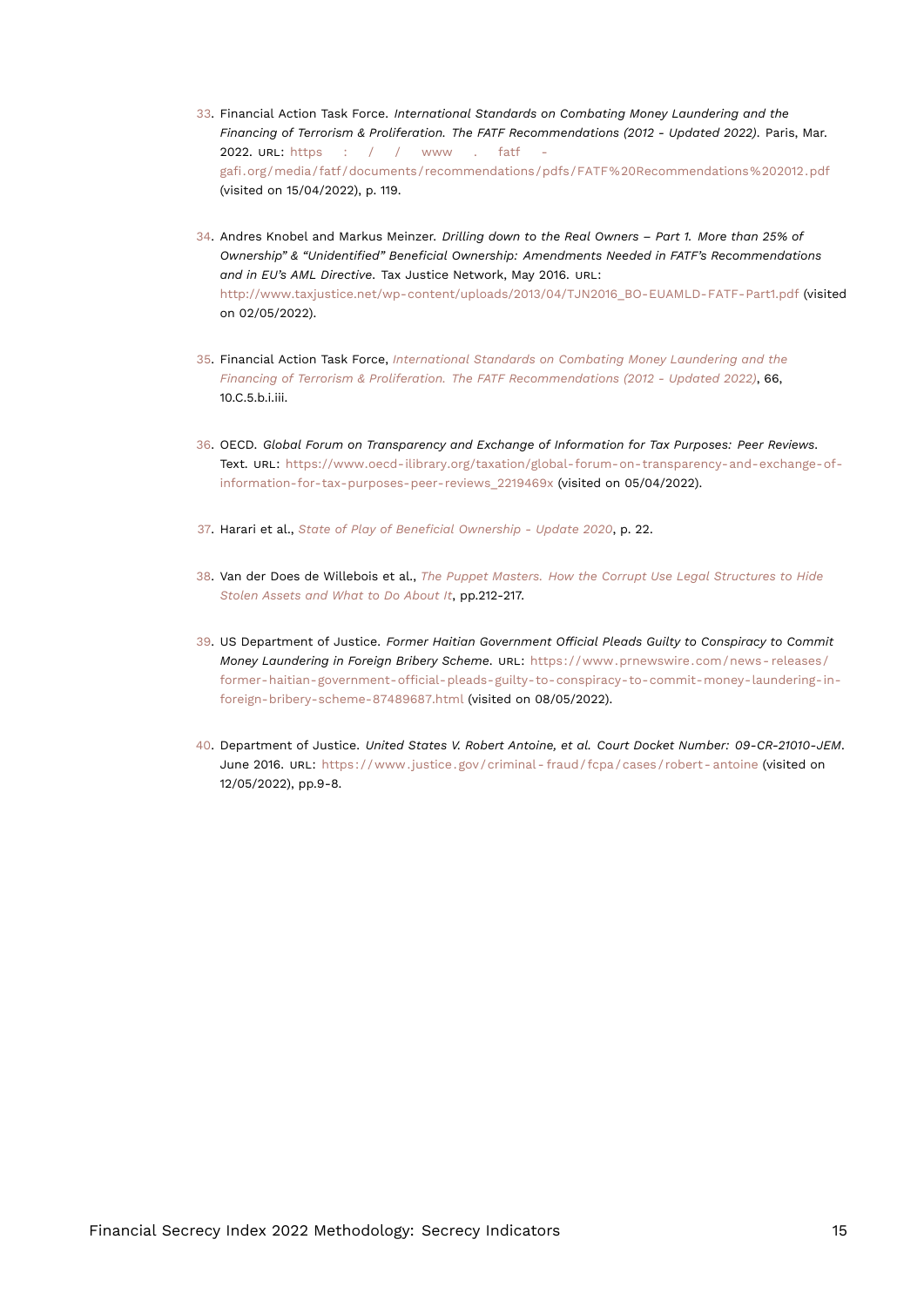# **Bibliography**

- Baquero, Antonio, Vaudano, Maxine and Anesi, Cecilia. *Shedding Light on Big Secrets in Tiny Luxembourg*. 2020. URL: [https://www.occrp.org/en/openlux/shedding-light-on-big-secrets-in-tiny](https://www.occrp.org/en/openlux/shedding-light-on-big-secrets-in-tiny-luxembourg)[luxembourg](https://www.occrp.org/en/openlux/shedding-light-on-big-secrets-in-tiny-luxembourg) (visited on 20/04/2022) (cit. on p. [14\)](#page-13-17).
- Department of Justice. *United States V. Robert Antoine, et al. Court Docket Number: 09-CR-21010-JEM*. June 2016. URL: <https://www.justice.gov/criminal-fraud/fcpa/cases/robert-antoine> (visited on 12/05/2022) (cit. on p. [15](#page-14-9)).
- *Directive (EU) 2015/849 of the European Parliament and of the Council of 20 May 2015 on the Prevention of the Use of the Financial System for the Purposes of Money Laundering or Terrorist Financing, Amending Regulation (EU) No 648/2012 of the European Parliament and of the Council, and Repealing Directive 2005/60/EC of the European Parliament and of the Council and Commission Directive 2006/70/EC (Text with EEA Relevance)*. June 2015. URL: <https://eur-lex.europa.eu/legal-content/EN/TXT/?uri=celex%3A32015L0849> (visited on 02/05/2022) (cit. on p. [12](#page-11-10)).
- *Directive (EU) 2018/843 of the European Parliament and of the Council of 30 May 2018 Amending Directive (EU) 2015/849 on the Prevention of the Use of the Financial System for the Purposes of Money Laundering or Terrorist Financing, and Amending Directives 2009/138/EC and 2013/36/EU (Text with EEA Relevance)*. May 2018. URL: <http://data.europa.eu/eli/dir/2018/843/oj/eng> (visited on 05/04/2022) (cit. on p. [12\)](#page-11-10).
- European Commission. *Anti-Money Laundering and Countering the Financing of Terrorism Legislative Package*. Text. URL: [https://ec.europa.eu/info/publications/210720-anti-money-laundering](https://ec.europa.eu/info/publications/210720-anti-money-laundering-countering-financing-terrorism_en)[countering-financing-terrorism\\_en](https://ec.europa.eu/info/publications/210720-anti-money-laundering-countering-financing-terrorism_en) (visited on 12/04/2022) (cit. on p. [14](#page-13-17)).
- Financial Action Task Force. *Third Mutual Evaluation Report on Anti-Money Laundering and Combating the Financing of Terrorism - United States Of America*. June 2006. URL: [http://www.fatf](http://www.fatf-gafi.org/media/fatf/documents/reports/mer/MER%20US%20full.pdf)[gafi.org/media/fatf/documents/reports/mer/MER%20US%20full.pdf](http://www.fatf-gafi.org/media/fatf/documents/reports/mer/MER%20US%20full.pdf) (visited on 03/05/2022) (cit. on p. [13](#page-12-17)).
- *International Standards on Combating Money Laundering and the Financing of Terrorism & Proliferation. The FATF Recommendations (2012 - Updated 2022)*.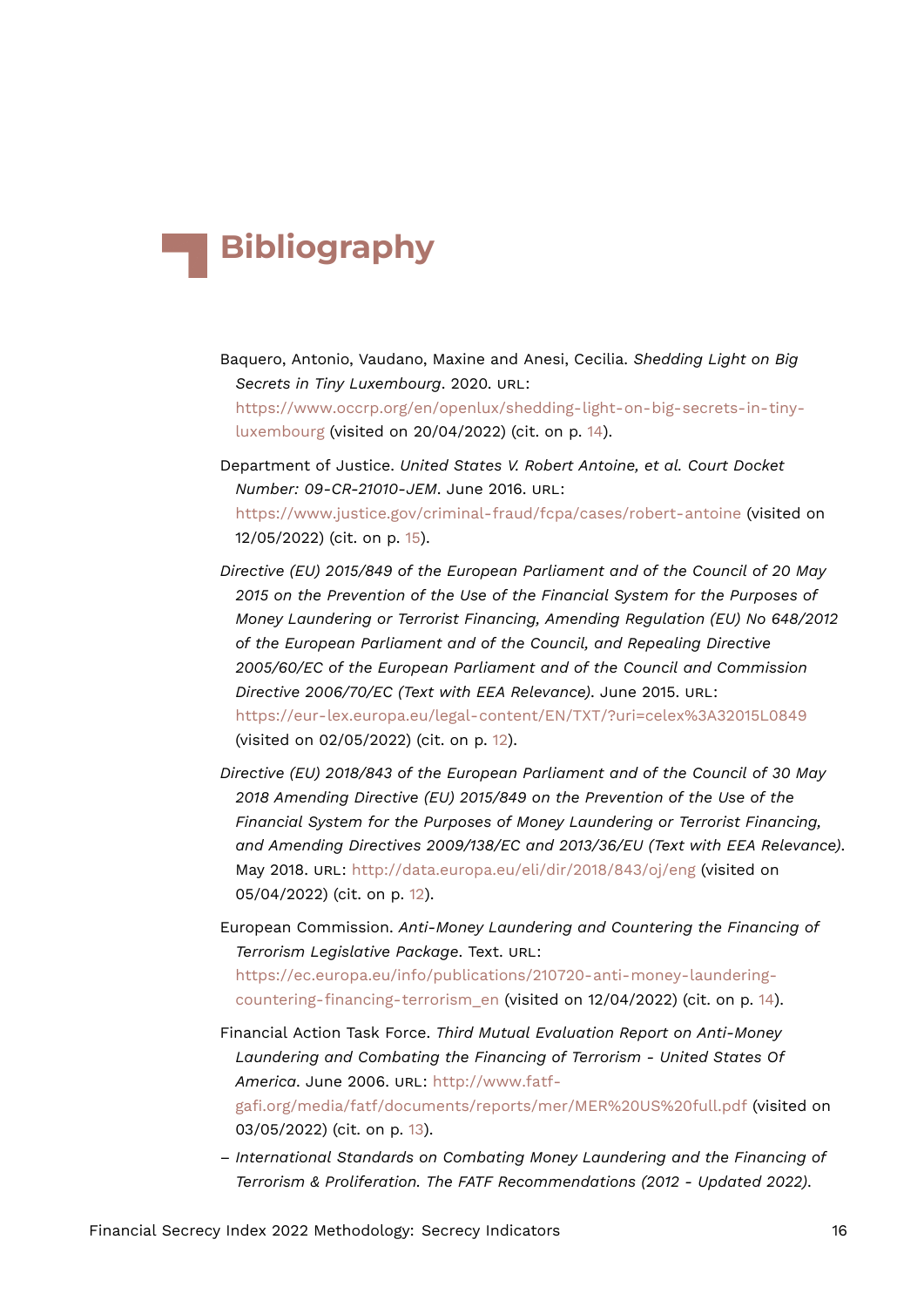Paris, Mar. 2022. URL: [https://www.fatf-gafi.org/media/fatf/documents/](https://www.fatf-gafi.org/media/fatf/documents/recommendations/pdfs/FATF%20Recommendations%202012.pdf) [recommendations/pdfs/FATF%20Recommendations%202012.pdf](https://www.fatf-gafi.org/media/fatf/documents/recommendations/pdfs/FATF%20Recommendations%202012.pdf) (visited on 15/04/2022) (cit. on p. [15](#page-14-9)).

- Harari, Moran, Knobel, Andres, Meinzer, Markus and Palanský, Miroslav. *Ownership Registration of Different Types of Legal Structures from an International Comparative Perspective: State of Play of Beneficial Ownership - Update 2020*. Tax Justice Network, June 2020. URL: [https://www.taxjustice.net/wp-content/uploads/2020/06/State-of-play-of](https://www.taxjustice.net/wp-content/uploads/2020/06/State-of-play-of-beneficial-ownership-Update-2020-Tax-Justice-Network.pdf)[beneficial-ownership-Update-2020-Tax-Justice-Network.pdf](https://www.taxjustice.net/wp-content/uploads/2020/06/State-of-play-of-beneficial-ownership-Update-2020-Tax-Justice-Network.pdf) (visited on 03/05/2022) (cit. on pp. [12](#page-11-10), [15](#page-14-9)).
- ICIJ. *Pandora Papers: An Offshore Data Tsunami ICIJ*. Oct. 2021. URL: [https://www.icij.org/investigations/pandora-papers/about-pandora-papers](https://www.icij.org/investigations/pandora-papers/about-pandora-papers-leak-dataset/)[leak-dataset/](https://www.icij.org/investigations/pandora-papers/about-pandora-papers-leak-dataset/) (visited on 14/04/2022) (cit. on p. [14](#page-13-17)).
- *Secret Real Estate Purchases Are a Driving Force behind the Offshore Economy*. Nov. 2021. URL: [https://www.icij.org/investigations/pandora-papers/secret-real](https://www.icij.org/investigations/pandora-papers/secret-real-estate-purchases-are-a-driving-force-behind-the-offshore-economy/)[estate-purchases-are-a-driving-force-behind-the-offshore-economy/](https://www.icij.org/investigations/pandora-papers/secret-real-estate-purchases-are-a-driving-force-behind-the-offshore-economy/) (visited on 14/04/2022) (cit. on p. [14](#page-13-17)).
- Knobel, Andres. *Not Just about Control: One Share in a Company Should Be Enough to Be a Beneficial Owner*. Oct. 2019. URL: [https://www.taxjustice.net/2019/10/02/not-just-about-control-one-share-in](https://www.taxjustice.net/2019/10/02/not-just-about-control-one-share-in-company-should-be-enough-beneficial-owner/)[company-should-be-enough-beneficial-owner/](https://www.taxjustice.net/2019/10/02/not-just-about-control-one-share-in-company-should-be-enough-beneficial-owner/) (visited on 03/05/2022) (cit. on p. [12](#page-11-10)).
- *How to Improve the EU's Anti-Money Laundering (AML) Package on Beneficial Ownership Registration*. Mar. 2022. URL: [https://taxjustice.net/2022/03/21/how-to-improve-the-eus-anti-money](https://taxjustice.net/2022/03/21/how-to-improve-the-eus-anti-money-laundering-aml-package-on-beneficial-ownership-registration/)[laundering-aml-package-on-beneficial-ownership-registration/](https://taxjustice.net/2022/03/21/how-to-improve-the-eus-anti-money-laundering-aml-package-on-beneficial-ownership-registration/) (visited on 20/04/2022) (cit. on p. [14\)](#page-13-17).
- Knobel, Andres and Meinzer, Markus. *Drilling down to the Real Owners Part 1. More than 25% of Ownership" & "Unidentified" Beneficial Ownership: Amendments Needed in FATF's Recommendations and in EU's AML Directive*. Tax Justice Network, May 2016. URL: [http://www.taxjustice.net/wp](http://www.taxjustice.net/wp-content/uploads/2013/04/TJN2016_BO-EUAMLD-FATF-Part1.pdf)[content/uploads/2013/04/TJN2016\\_BO-EUAMLD-FATF-Part1.pdf](http://www.taxjustice.net/wp-content/uploads/2013/04/TJN2016_BO-EUAMLD-FATF-Part1.pdf) (visited on 02/05/2022) (cit. on p. [15](#page-14-9)).
- Meinzer, Markus. *Germany Rejects Beneficial Ownership Transparency*. 2017. URL: [https://www.taxjustice.net/2017/05/18/germany-rejects-beneficial-ownership](https://www.taxjustice.net/2017/05/18/germany-rejects-beneficial-ownership-transparency/)[transparency/](https://www.taxjustice.net/2017/05/18/germany-rejects-beneficial-ownership-transparency/) (visited on 03/05/2022) (cit. on p. [12\)](#page-11-10).
- *Stellungnahme von Netzwerk Steuergerechtigkeit Deutschland Und Tax Justice Network Zum Antrag Der Fraktion Der SPD Und Der Fraktion BÜNDNIS 90/DIE GRÜNEN (Drucksache 16/13997) "Nordrhein-Westfalen Für Steuergerechtigkeit!Steuerkriminalität Bekämpfen – Steuergerechtigkeit Herstellen – Gesellschaftlichen Zusammenhalt Fördern"*. 2017. URL: [https://netzwerksteuergerechtigkeit.files.wordpress.com/2016/06/tjn-](https://netzwerksteuergerechtigkeit.files.wordpress.com/2016/06/tjn-nwsg2017_stellungnahme_antrag_nrw.pdf)nwsg2017 stellungnahme antrag nrw.pdf (visited on 06/05/2022) (cit. on p. [12](#page-11-10)).